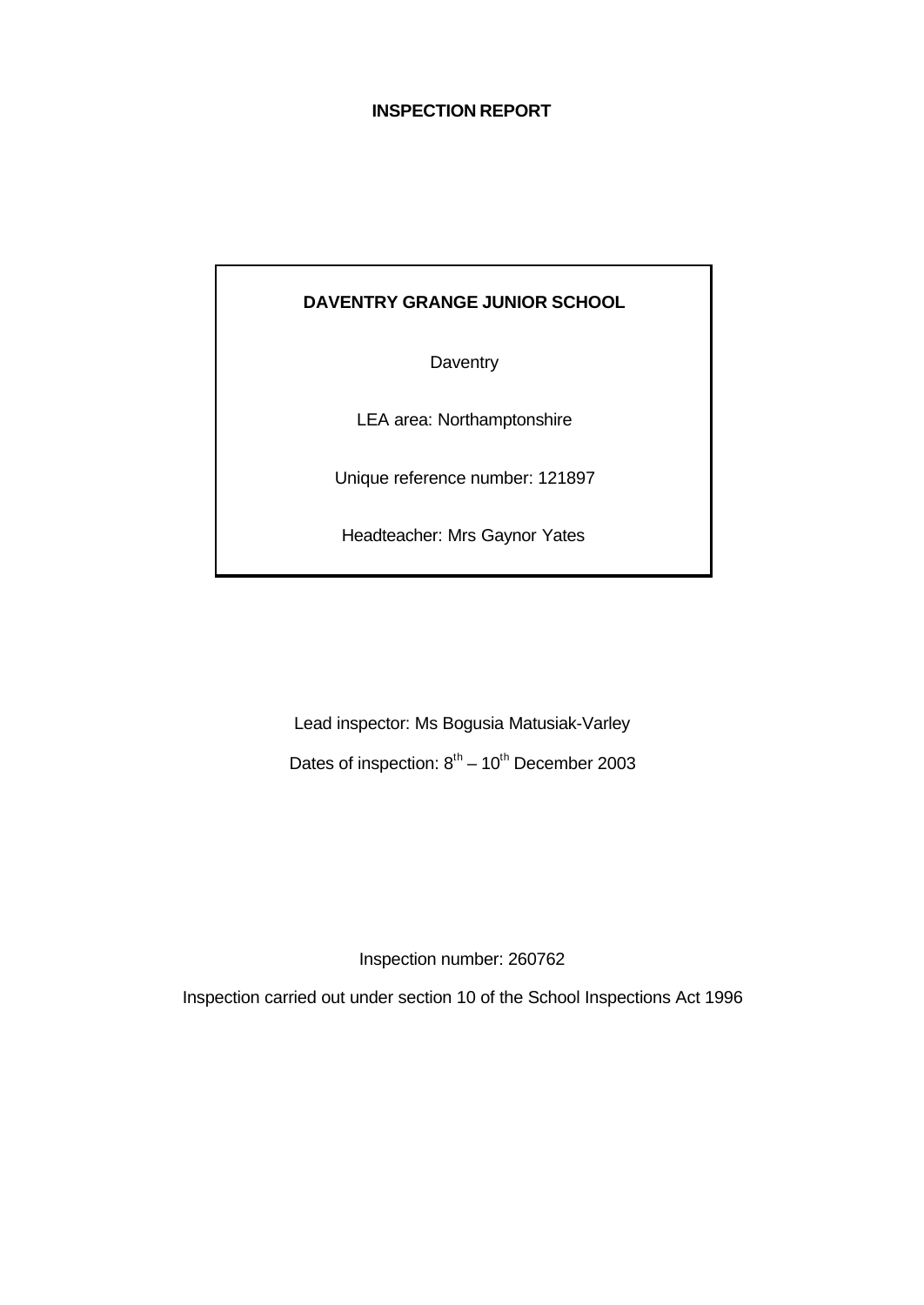#### © Crown copyright 2004

This report may be reproduced in whole or in part for non-commercial educational purposes, provided that all extracts quoted are reproduced verbatim without adaptation and on condition that the source and date thereof are stated.

Further copies of this report are obtainable from the school. Under the School Inspections Act 1996, the school must provide a copy of this report and/or its summary free of charge to certain categories of people. A charge not exceeding the full cost of reproduction may be made for any other copies supplied.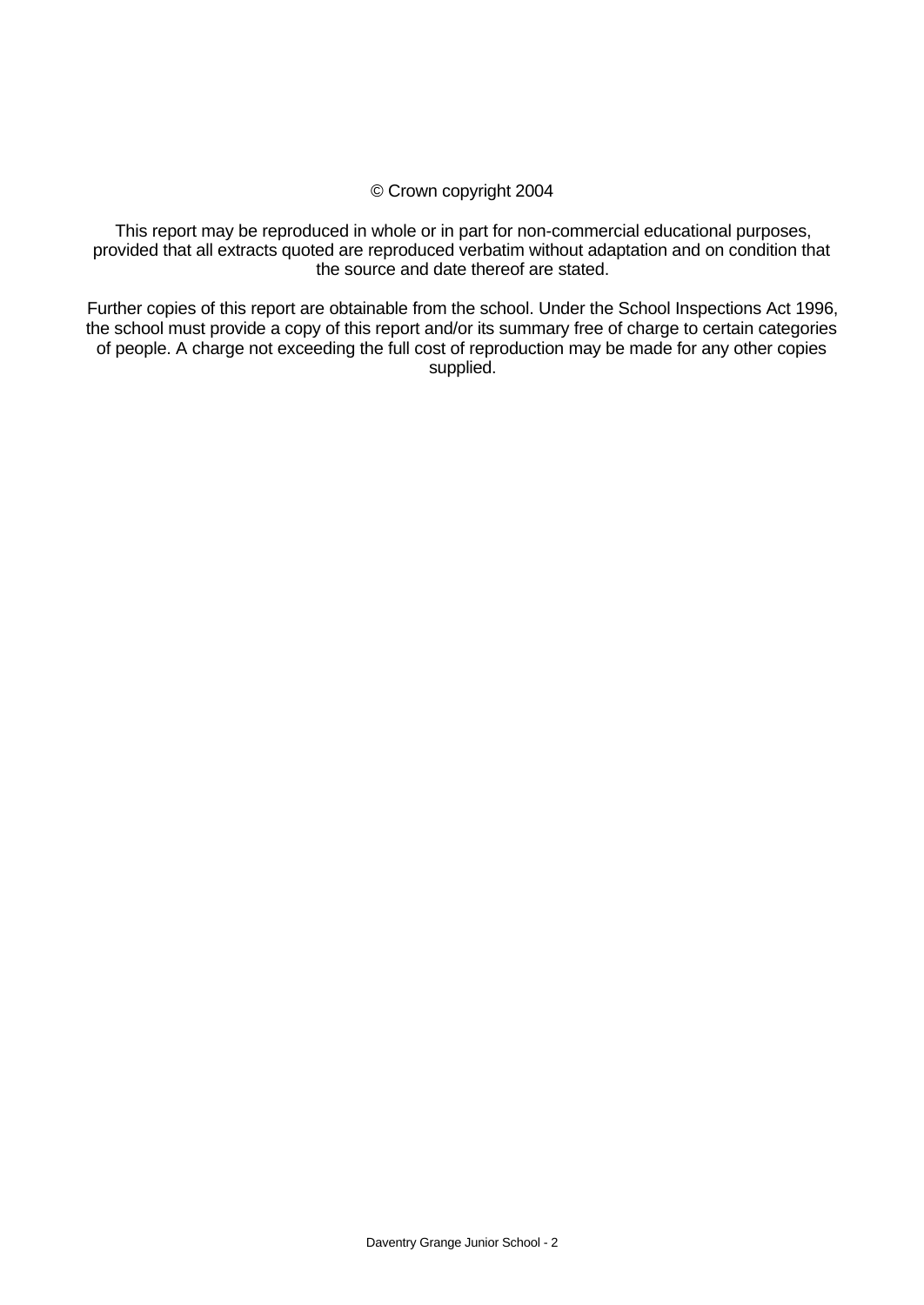# **INFORMATION ABOUT THE SCHOOL**

| Type of school:              | Junior                              |
|------------------------------|-------------------------------------|
| School category:             | Community                           |
| Age range of pupils:         | 7 to 11 years                       |
| Gender of pupils:            | Mixed                               |
| Number on roll:              | 281                                 |
| School address:              | Staverton Road<br>Daventry          |
| Postcode:                    | Northamptonshire<br><b>NN11 4HW</b> |
| Telephone number:            | 01327 705785                        |
| Fax number:                  | 01327 312207                        |
| Appropriate authority:       | The Governing body                  |
| Name of chair of governors:  | Mr Peter Banks                      |
| Date of previous inspection: | 12th October 1998                   |

## **CHARACTERISTICS OF THE SCHOOL**

Daventry Grange Junior School is a large school with 281 pupils on roll. The percentage of pupils identified as being eligible for free school meals is broadly in line with the national average. Pupils are generally from families of white British heritage and mainly below average circumstances. There are no pupils with English as an additional language, and two per cent (below average) come from ethnic minority backgrounds. The percentage of pupils with special educational needs, 26 per cent, is above the national average and there is an above average percentage (27.7 per cent) of pupils with statements of special educational need. The school population is a stable one, although in the last school year 30 per cent of pupils entered and left the school in the upper juniors. Attainment on entry is average overall but varies from year to year, ranging from above to below average. In the last academic year the school has improved considerably and has achieved an Artsmark Silver Basic Skills Quality Mark, Investors in People Award and, in 2002, received a School Achievement Award. The school is about to become involved in the Strategic Leadership of Information and Communication Technology initiative. The headteacher has only been in post 16 months, and the staff have only operated as a strong team since the appointment of new members of staff in September 2003. Prior to the appointment of the new headteacher, there had been considerable academic underachievement of pupils reflected in national test scores.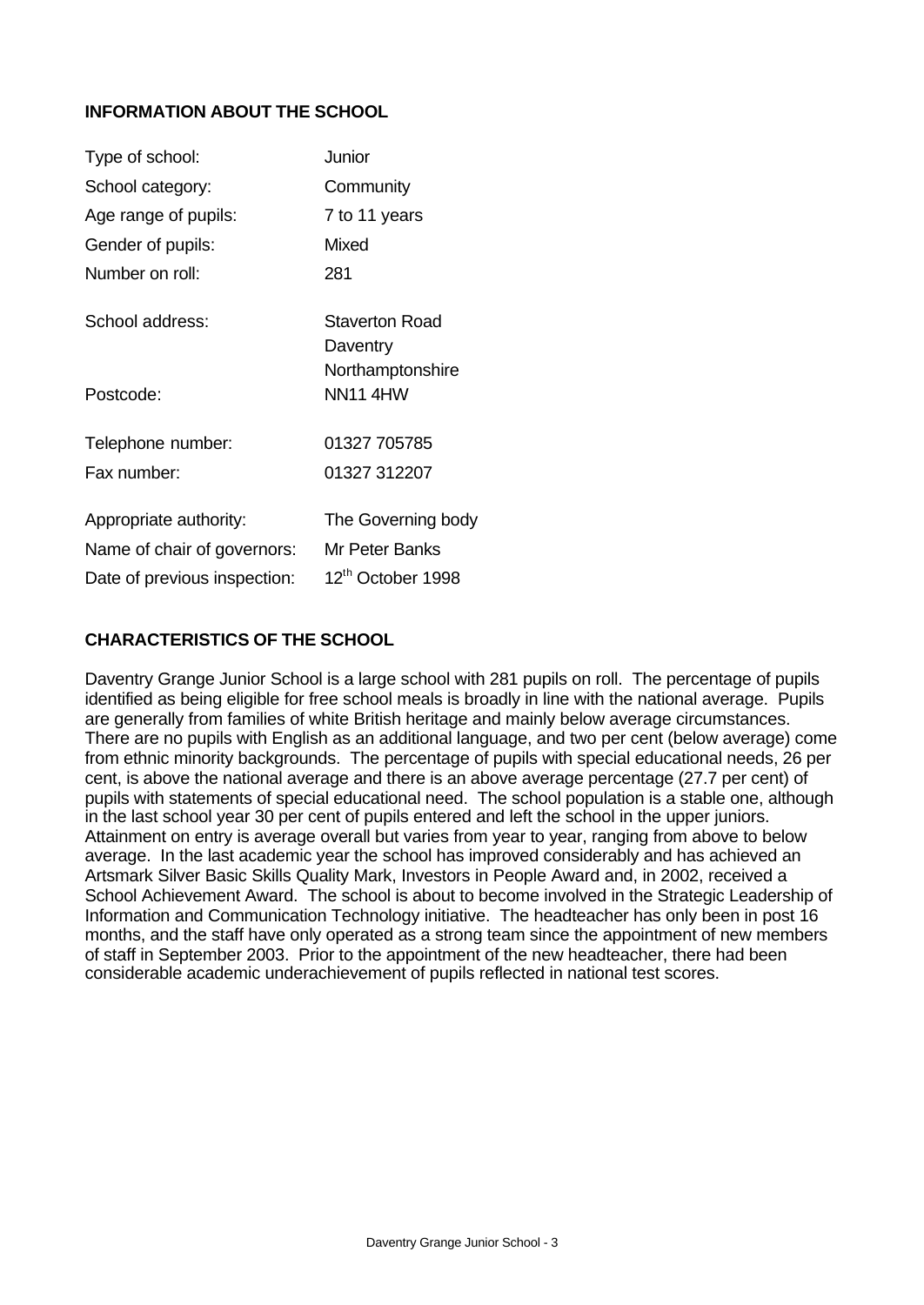## **INFORMATION ABOUT THE INSPECTION TEAM**

| Members of the inspection team |                           |                | <b>Subject responsibilities</b>                                |
|--------------------------------|---------------------------|----------------|----------------------------------------------------------------|
| 19938                          | Bogusia Matusiak - Varley | Lead inspector | Provision for pupils with English as<br>an additional language |
|                                |                           |                | Science                                                        |
|                                |                           |                | Art and design                                                 |
|                                |                           |                | Religious education                                            |
| 392                            | <b>Terry Heppenstall</b>  | Lay inspector  |                                                                |
| 11642                          | <b>Carol Parkinson</b>    | Team inspector | Provision for pupils with special<br>educational needs         |
|                                |                           |                | English                                                        |
|                                |                           |                | Geography                                                      |
|                                |                           |                | History                                                        |
|                                |                           |                | <b>Music</b>                                                   |
| 3942                           | Keith Sanderson           | Team inspector | <b>Mathematics</b>                                             |
|                                |                           |                | Information and communication<br>technology                    |
|                                |                           |                | Design and technology                                          |
|                                |                           |                | Physical education                                             |

The inspection contractor was:

Parkman Ltd. in association with *PkR* 35 Trewartha Park Weston-Super-Mare North Somerset BS23 2RT

Any concerns or complaints about the inspection or the report should be made initially to the inspection contractor. The procedures are set out in the leaflet *'Complaining about Ofsted Inspections'*, which is available from Ofsted Publications Centre (telephone 07002 637833) or Ofsted's website (www.ofsted.gov.uk).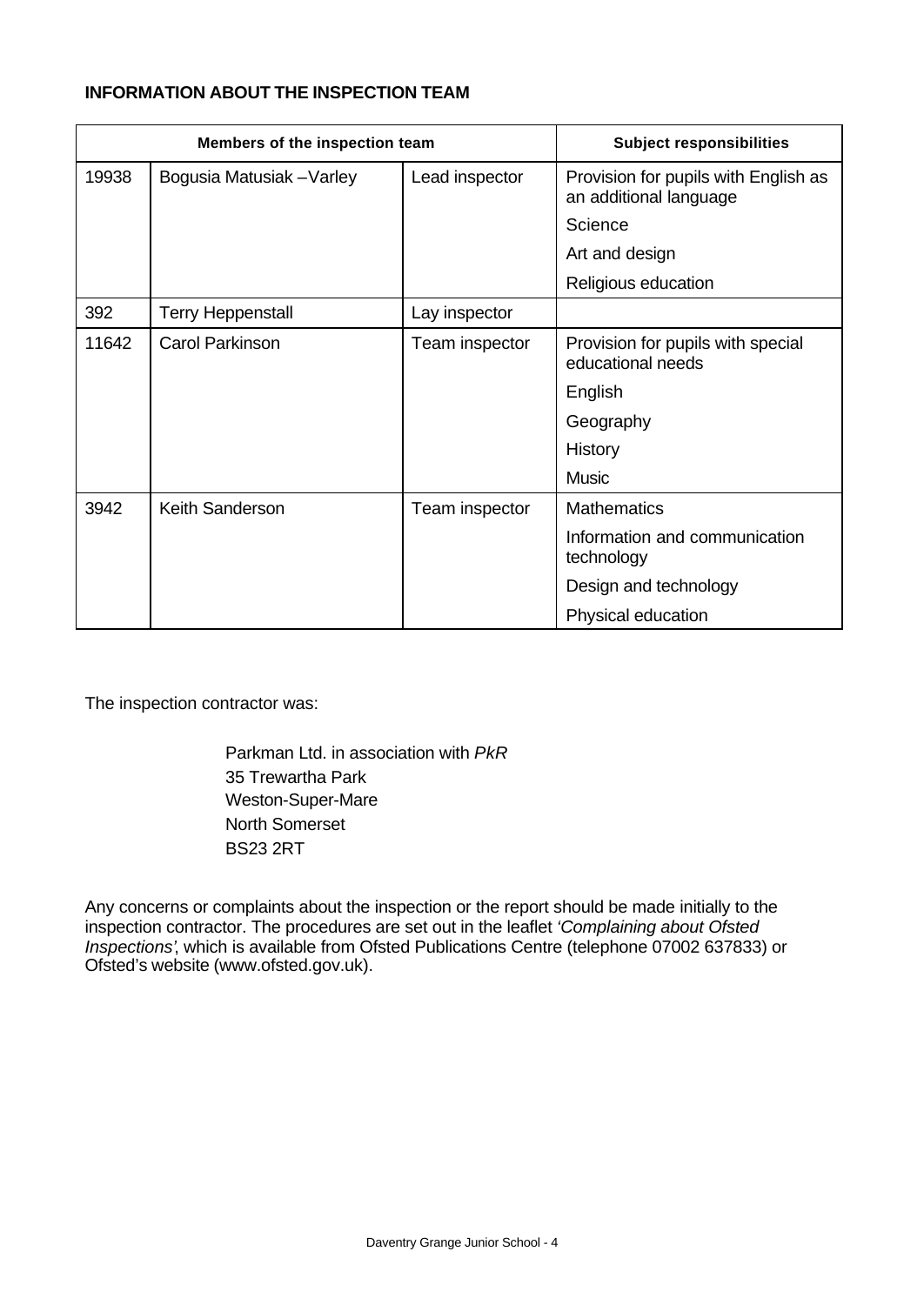## **REPORT CONTENTS**

|                                                                                       | Page |
|---------------------------------------------------------------------------------------|------|
| <b>PART A: SUMMARY OF THE REPORT</b>                                                  | 6    |
| <b>PART B: COMMENTARY ON THE MAIN INSPECTION FINDINGS</b>                             |      |
| <b>STANDARDS ACHIEVED BY PUPILS</b>                                                   | 8    |
| Standards achieved in subjects                                                        |      |
| Pupils' attitudes, values and other personal qualities                                |      |
| <b>QUALITY OF EDUCATION PROVIDED BY THE SCHOOL</b>                                    | 12   |
| Teaching and learning<br>The curriculum<br>Care, guidance and support                 |      |
| Partnership with parents, other schools and the community                             |      |
| <b>LEADERSHIP AND MANAGEMENT</b>                                                      | 17   |
| <b>PART C: THE QUALITY OF EDUCATION IN SUBJECTS</b><br><b>SUBJECTS IN KEY STAGE 2</b> | 19   |
| <b>PART D: SUMMARY OF THE MAIN INSPECTION JUDGEMENTS</b>                              | 28   |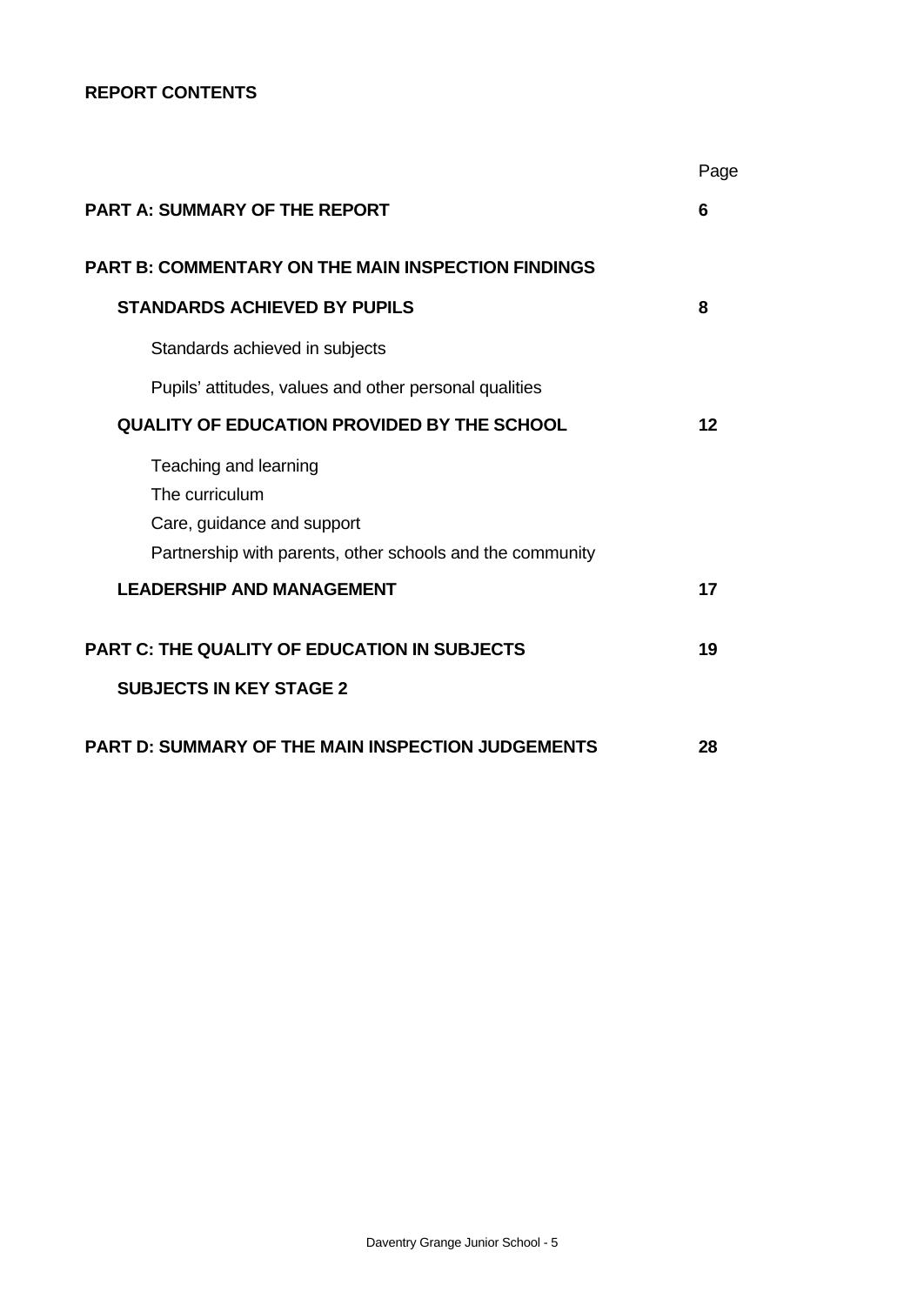# **PART A: SUMMARY OF THE REPORT**

# **OVERALL EVALUATION**

**This is a satisfactory school** that is improving rapidly, under the overall good leadership and management of the headteacher and newly appointed deputy. It is inclusive in all of its practices. Teaching and learning are good. Standards in English, mathematics and science are below national averages but are improving. Pupils' achievements are satisfactory overall. Effective systems for raising standards have been established, but it will take a time for them to have an impact. Pupils have good attitudes to learning, behave well and are leaving the school as well rounded individuals. The school provides satisfactory value for money.

The school's main strengths and weaknesses are:

- Whilst standards are below national averages in English, mathematics and science by the end of Year 6, they are improving due to the recently introduced very good assessment procedures.
- Higher attaining pupils could be challenged further even though the quality of teaching and learning is good.
- Standards in art and design, dance and music are above national expectations and pupils' achievements are good due to the very good provision for creative and performing arts.
- Standards in writing, spelling and experimental and investigative science are not high enough because of inconsistencies in teachers' marking and the use of assessment data.
- The leadership and management of the headteacher and deputy headteacher are good; a clear educational direction is now firmly established.
- Attendance is below the national average but good systems are in place to improve it.
- The school has good links with parents and parents value its work.
- Pupils have good attitudes to learning, behave very well and leave the school full of confidence.
- Provision for pupils with special educational needs is good and they make good progress.

Improvement since the last inspection has been satisfactory. The appointment of the new headteacher and establishment of a strong leadership team has established a clear educational direction and the school is now well placed to improve further. The quality of teaching and learning is now good. Standards in information and communication technology (ICT) and music have improved, as has subject leadership. Acts of collective worship now take place and very good assessment procedures in English and mathematics have recently been put in place. There is still work to be done on ensuring that skills in foundation subjects are developed systematically. Standards are starting to rise due to the good quality of teaching and learning.

| <b>Results in National</b><br>Curriculum tests at the end |      | similar schools |      |      |
|-----------------------------------------------------------|------|-----------------|------|------|
| of Year 6, compared with:                                 | 2001 | 2002            | 2003 | 2003 |
| English                                                   |      |                 |      |      |
| mathematics                                               |      |                 |      |      |
| science                                                   |      |                 |      |      |

# **STANDARDS ACHIEVED**

*Key: A - well above average; B – above average; C – average; D – below average; E – well below average Similar schools are those with similar percentages of pupils eligible for free school meals.*

The table shows that pupils did not achieve well enough last year. The significant improvements in leadership and management have improved learning and this year the picture is more positive. Standards in art and design, music and dance are above those expected nationally due to the strong emphasis on creative and performing arts and pupils achieve very well in these subjects. Standards in English, mathematics and science are below average by the end of Year 6 but pupils are achieving satisfactorily as a result of the improved teaching. More than the usual numbers of pupils joined or left the school in the present Year 6 (30 per cent) which has affected standards.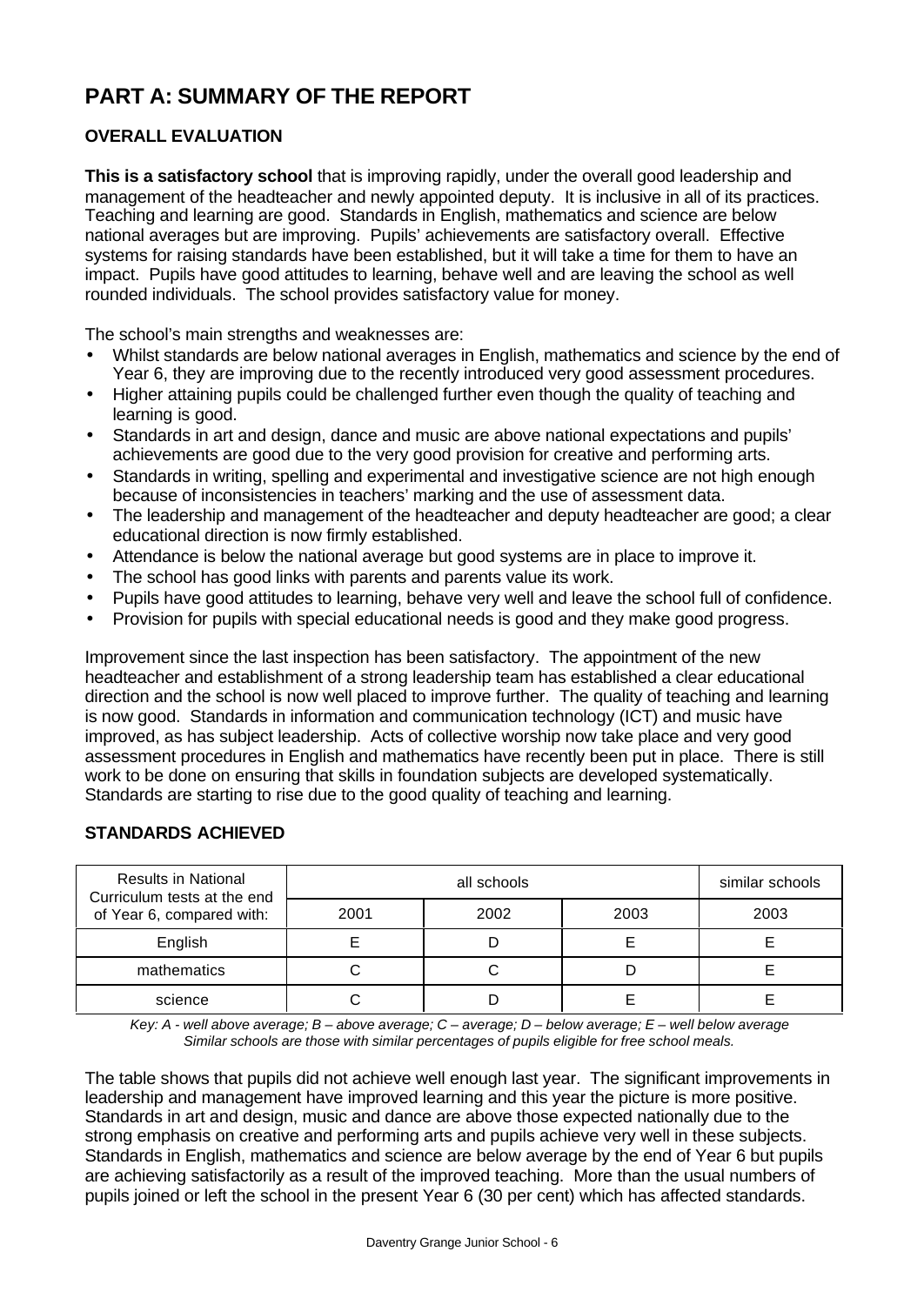Standards in ICT are satisfactory. Standards in religious education meet the requirements of the locally agreed syllabus. Pupils with special educational needs achieve well in relation to targets in their individual education plans.

**Pupils' personal qualities, including their spiritual, moral, social and cultural development, are good.** Pupils behave well and have good attitudes to learning, although attendance is unsatisfactory.

# **QUALITY OF EDUCATION**

**The school provides a sound quality of education. Teaching and learning are good and are improving**. A very good range of extra curricular activities is provided, motivating pupils to learn, especially in creative and performing arts. Basic skills of reading, writing, mathematics and ICT are taught well. The curriculum is generally broad and balanced and is satisfactory overall. The use of pupils' skills of literacy, numeracy and ICT in other subjects is satisfactory but is insufficiently developed. Staff know their pupils well, they are caring and professional individuals who are working very hard at improving their own practice. Partnership with parents is **good**.

#### **LEADERSHIP AND MANAGEMENT**

**The leadership and management of the school are good.** The headteacher and deputy headteacher make a strong team and the headteacher has made her mark on the school in the 16months that she has been in post. She has a relentless drive and passion to raise standards and improve the quality of teaching. The deputy headteacher is a very effective practitioner and leads by example, instilling accountability and high standards in staff. Governance is satisfactory. The governing body is gaining an increasing understanding of the school's strengths and areas for improvement and its contribution to the school development plan is satisfactory. The school complies with all statutory requirements.

# **PARENTS' AND PUPILS' VIEWS OF THE SCHOOL**

Parents and pupils value the school highly, especially the verve, vigour and enthusiasm of the headteacher. Parents are delighted that their children are well cared for and pupils are very pleased with the progress that they are making in learning.

# **IMPROVEMENTS NEEDED**

The most important things the school should do to improve are:

- Raise standards in all subjects and challenge higher attainers further.
- Improve the quality of teachers' marking of pupils' work and use of assessment data.
- Ensure that further opportunities are provided for pupils to use their skills of literacy, numeracy and ICT in all subjects of the National Curriculum.
- Raise attendance levels.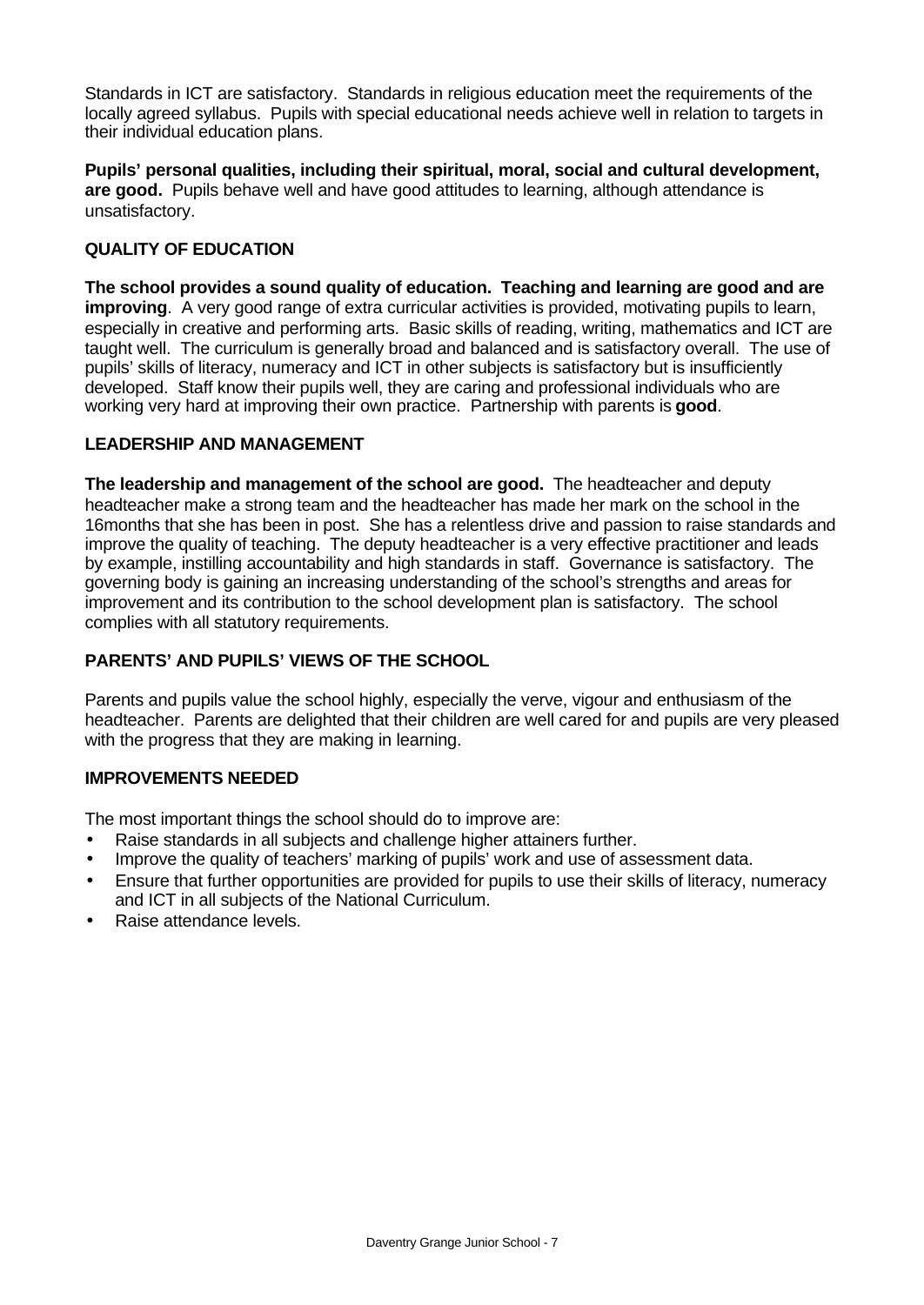# **PART B: COMMENTARY ON THE INSPECTION FINDINGS**

# **STANDARDS ACHIEVED BY PUPILS**

#### **Standards achieved in subjects**

Standards are below national averages in the core subjects of English, mathematics and science by the end of Year 6 but are improving. Pupils' achievements are satisfactory overall. There are no differences between the achievement of boys and girls. At present the best rates of progress are in one Year 6 class where pupils are taught by the deputy headteacher who is a highly effective classroom practitioner.

#### **Main strengths and weaknesses**

- Standards in writing and spelling and experimental and investigative science are not high enough and could be better.
- Standards are above national average by the end of Year 6 in art and design, music and dance, and are a strength of the school.
- Pupils with special educational needs make good progress but, at times, higher attainers could be challenged further.
- Standards are improving and are poised to rise because of the school's effective self-evaluation, good quality teaching, and the good leadership and management of the headteacher.
- Pupils are achieving well in ICT and are attaining average standards.

#### **Commentary**

#### *Standards in national tests at the end of Year 6 – average point scores in 2003*

| Standards in: | School results | National results |
|---------------|----------------|------------------|
| English       | 25.2(26.0)     | 26.8(27.0)       |
| mathematics   | 25.8 (26.5)    | 26.8 (26.7)      |
| science       | 27.5 (27.8)    | 28.6 (28.3)      |

*There were 88 pupils in the year group. Figures in brackets are for the previous year.*

- 1. Over the past few years there has been considerable underachievement by all groups of pupils and standards have not been high enough. The appointment of the new headteacher, just over a year ago, has resulted in a thorough analysis of why standards were so low when pupils' had average, and even above average attainment on entry (depending on the academic profile of particular cohorts). The 2003 national test results show that standards in English and science in comparison with all schools were well below national average and in mathematics standards were below those expected nationally. In comparison with those schools that achieved similar average point scores at Year 2, standards in English, mathematics and science were well below national average. Over three years the performance of pupils fell below the national average for their age group. There was no difference in performance by gender.
- 2. The improvement in the school's national assessment for all core subjects over the last five years is broadly in line with the national trend. The percentage of pupils achieving the higher levels in English, mathematics and science was well below that expected nationally. When the headteacher arrived she identified many weaknesses in pupils' attitudes to work, behaviour in and around the school, and low academic standards. Furthermore, there were weaknesses in teaching and not all staff were working as an effective team. She set about creating changes which would immediately impact on ensuring that an effective learning culture was established so that both staff and pupils could feel valued. Recognising that the school was underperforming, the headteacher set about bringing in measures to raise pupils' standards. She has: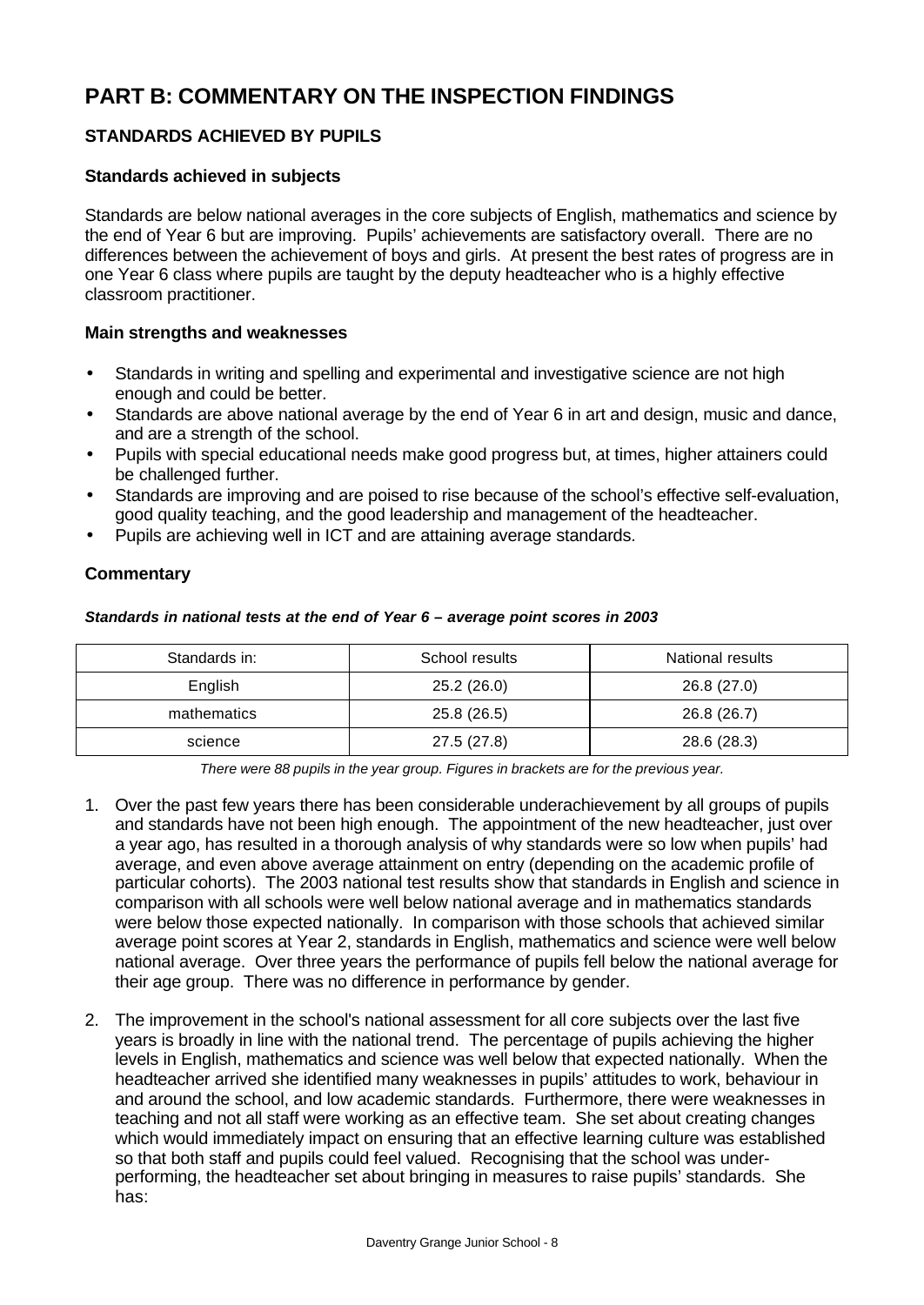- asked for help from the local education authority.
- monitored teaching and learning.
- appointed several new teachers.
- implemented rigorous performance management procedures.
- improved resources and accommodation.
- introduced a high profile project for creative and performing arts.
- set about training subject leaders to make them accountable for standards pupils attain.
- appointed a new deputy, with a good track record for developing and using assessment and developing the quality of teaching and learning.
- raised staff's and pupils' self-esteem by ensuring that their efforts were recognised.
- created effective teams for raising standards.
- put in place an effective standards driven school development plan, which the governors can easily evaluate.
- developed closer working relationships with the infant school so more productive dialogue could take place between the two schools on raising standards.
- 3. Furthermore, a whole school approach to curriculum planning has been implemented and, whilst there is still more work to be done to ensure that it meets the needs of all pupils, a common format is in place. All these initiatives need time to embed firmly in staff's practices and filter through the school in order to have a significant effect on raising standards. These systems are already showing dividends, where the present standards in Year 3 are broadly average, with several higher attaining pupils attaining higher than expected standards in English and mathematics. However, the present Year 6 classes have a high percentage of below average attainers and 30 per cent of the year group did not start their education in this school. The recent emphasis on developing the quality of teaching and learning has had a positive effect on raising standards and presently pupils' achievements are satisfactory overall and are improving, although higher attainers make inconsistent progress and could be challenged further in some classes. Overall they do, nevertheless, make satisfactory progress.
- 4. Inspection findings show that standards in English, mathematics and science are below average but are improving as they were overall well below the national average in the 2003 test results. Short term progress has been good because of the high emphasis that has been placed on developing the quality of teaching and learning. The current Year 3 pupils' attainment on entry to the school, as evidenced by national test data, is above average but the school's internal assessments do not confirm these findings. Many pupils entering Year 3 have not retained over the summer holiday skills learnt previously, especially spelling patterns and writing conventions. Taking into consideration the school's assessment results and inspection findings, overall, the present Year 3's attainment on entry is average in writing, reading and mathematics.
- 5. Inspection findings show that by the end of Year 6, standards in speaking and listening and reading are average. Pupils are confident speakers and make their needs known; the school's emphasis on the use of drama has contributed to the high levels of confidence in speaking to audiences. Pupils are avid readers and show an interest in books and authors. A contributory factor to their mastery of reading is the good quality of books the school has purchased and the strategies put in place to focus on developing boys' interest in reading. Pupils talk enthusiastically about their favourite authors, such as Jacqueline Wilson and Dick King-Smith, and are able to summarise the main events of a story. The high emphasis placed on visiting poets and authors by the school is paying dividends. Standards in writing are below national averages but are improving. Pupils can plan, draft, revise and edit their work but their competence in spelling is weak, especially the spelling of subject specific words. The school has put strategies in place to rectify this weakness but it will take time for these to have an effect on standards throughout the school. A high emphasis has been placed on developing subject specific words, especially in science and already this is having a positive effect on raising standards in writing.
- 6. In mathematics, standards are improving and pupils' achievements are satisfactory, although higher attainers could be challenged further by participating in even more demanding work.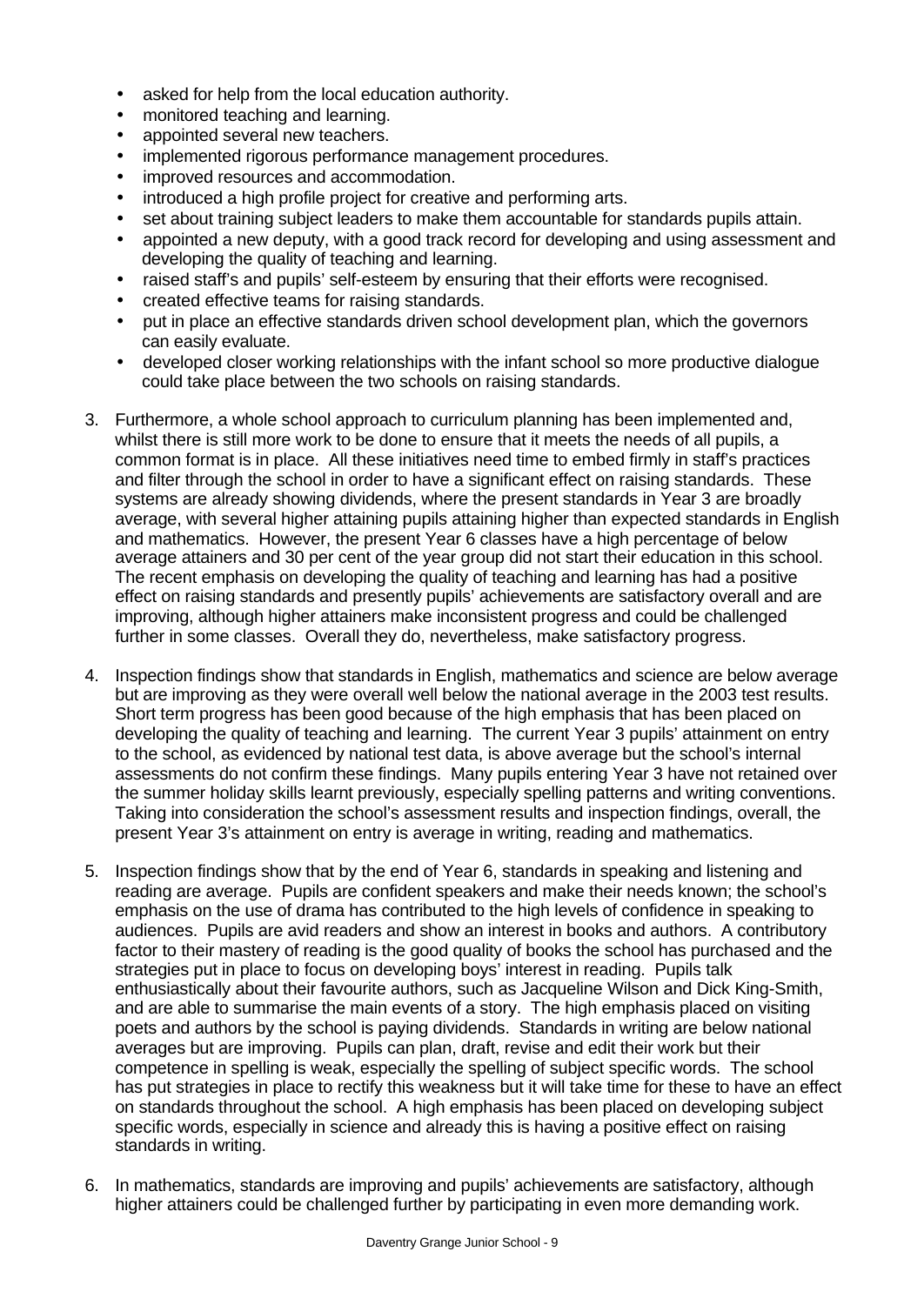Pupils are using the four rules of number appropriately and have good recall skills in mathematics. They plan well for problem solving activities but do not always have sufficient opportunities to use their mathematical skills in other subjects of the curriculum. The use of booster classes and intervention strategies is helping to raise standards. The use of literacy and numeracy across the curriculum is inconsistent but is satisfactory overall, however, there are elements of good practice seen in Year 6, but this is not consistently applied throughout the school.

- 7. In science, by the end of Year 6, standards are just below the national average but pupils' achievements are satisfactory since the very recent appointment of the science co-ordinator. Pupils are now more focused on developing their skills of experimental and investigative science, they can plan and set up experiments, although their skills of evaluation and recording their findings in a variety of ways still need attention.
- 8. In ICT, pupils meet the expected standards of 11-year-olds and their achievements are good because of the recent high emphasis placed upon staff training and upgrading of equipment. Pupils can now use e-mail, import digital images and use CD-ROMs to research information. However, their skills of data analysis, using graphs, spreadsheets or charts, whilst satisfactory overall, are less well-developed. The use of ICT in other subjects is satisfactory and it has been rightly recognised as an area for future development through the school's good systems of selfevaluation.
- 9. By the end of Year 6, pupils attain the expectations of the locally agreed syllabus in religious education, and their achievements are satisfactory, although higher attaining pupils could be challenged further in writing more extensively about what they have learnt. Pupils know many stories both from Christian religions and other faiths and know that festivals, holy books and prayer form an integral part of religious practices; opportunities for writing, especially for the higher attaining pupils, are not sufficiently well-developed and this restricts pupils' progress.
- 10. The priority focus of the inspection was to analyse standards in English, mathematics, science, ICT and religious education. In physical education, art and design and design and technology some sampling of provision was undertaken. Geography was not sampled due to timetable arrangements and in history and music pupils' work was evaluated and lessons were observed. In history, pupils make satisfactory progress, their achievements are sound and standards meet the national expectations of 11-year-olds. In music and art and design, standards are above the national expectations for 11-year-olds and pupils' achievements are good. Standards in music are improving rapidly because of the very good quality of teaching by the recently appointed teacher of music. In art and design, a contributory factor to the high standards is the pupils' participation in the very good after school art club and the very good use made of artists supporting pupils' learning. The provision for creative and performing arts is a strength of the school and the pupils' achievements in drama, dance, music and art and design are good.
- 11. Theoretically, improvement since the last inspection could be viewed as unsatisfactory because standards in core subjects of English, mathematics and science are below those expected nationally when the previous inspection identified them as being in line with the national average. It must be remembered that the inspection focused on a different cohort of pupils, many of whom have special educational needs and have not been taught at the school since the start of Year 3. Analysis of 2003 test data shows that over time standards have been too low and, in relation to their prior attainment, pupils have been underachieving. This is no longer the case as a clear education direction has been established by the headteacher and standards are improving rapidly.
- 12. Overall standards are improving, as evidenced by the above average attainment of pupils seen in drama, dance and music, a priority for the pupils that the headteacher recognised would improve their self-esteem. The headteacher and governing body have recognised that the school has not been as effective as it might be and secure plans are in place to remedy this. Overall, pupils make satisfactory progress, pupils with special educational needs make good progress in relation to targets identified on their individual education plans. Higher attaining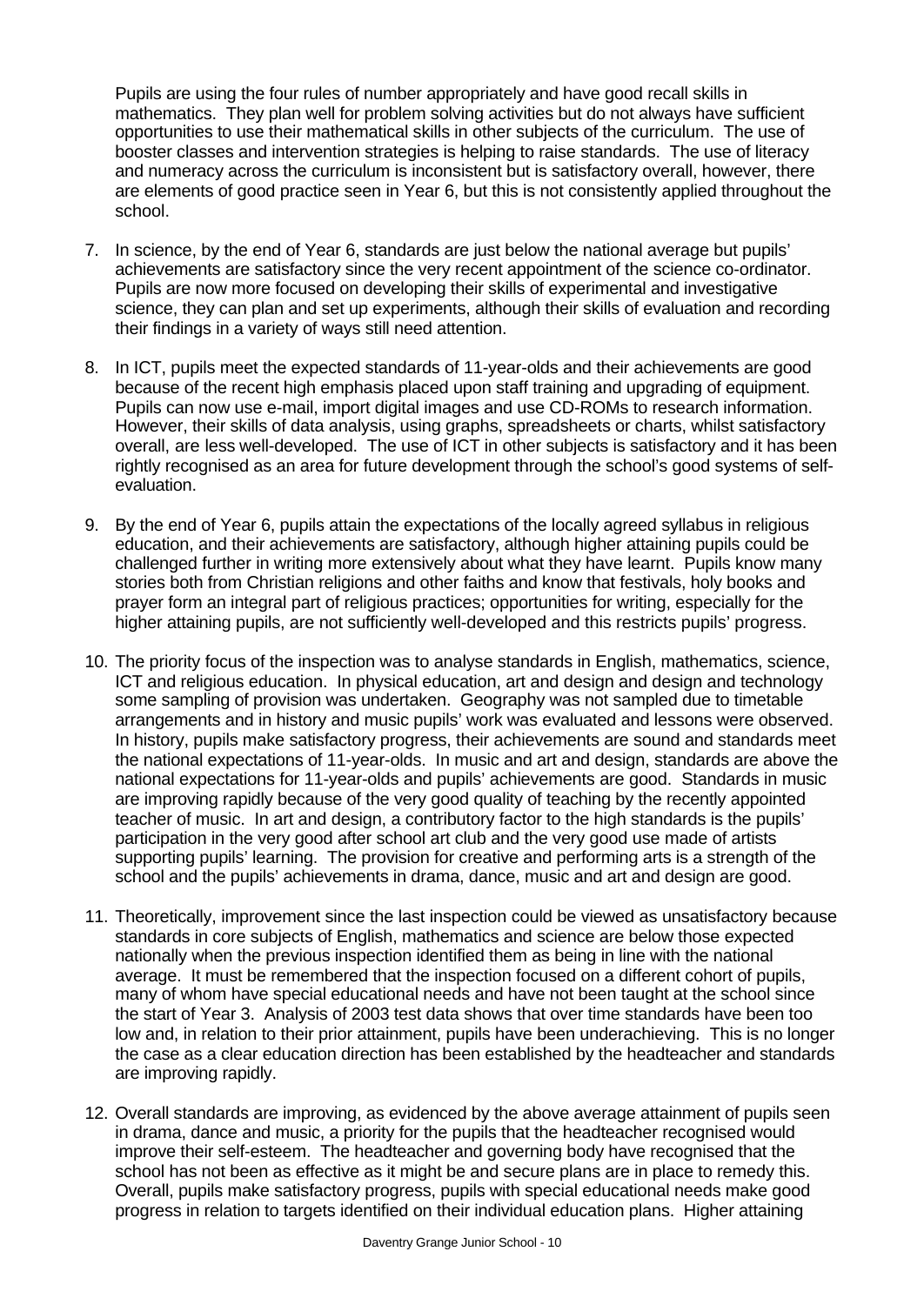pupils make satisfactory progress, with satisfactory achievements overall, but there is room for further challenge in lessons.

## **Pupils' attitudes, values and other personal qualities**

Pupils have **good** attitudes to learning and the school cultivates pupils' personal development well.

#### **Main strengths and weaknesses**

- Provision for pupils' spiritual, moral and social development is good and has a significant effect on pupils' good skills of personal development.
- Relationships are good throughout the school; pupils love learning and they appreciate the very good provision made for them for extra curricular activities, especially the residential visits.
- The school has very good procedures to record, monitor and improve the level of attendance.
- More could be done to help pupils to develop an even better understanding of life in multicultural Britain.
- Opportunities for independent learning are limited.
- Too many pupils take holidays in term time and the level of attendance is below that expected nationally but improving.
- Help from outside agencies is restricted.

## **Commentary**

- 13. Pupils have good attitudes to learning; they are keen, enthusiastic and show an interest in all aspects of school life. They are enterprising and willing to take responsibility. For example, the older pupils look after the younger pupils well and the recent introduction of playground buddies is helping to forge even better relationships with all pupils. If any pupils do not have a friend to play with, the playground buddies take care of them. In lessons, pupils break into spontaneous applause when they have got their spellings times tables correct, in Year 3 for example, classroom rules ensure that pupils have a firm grounding in what is expected of them and this helps them settle in quickly to school life. The secure system of classroom routines enables pupils to work in a safe learning environment and contributes positively to pupils' progress. All pupils feel included in all aspects of school life, they love their school and speak very highly of the very good provision of extra curricular activities, especially the residential visits, which have a positive effect on their social skills. Pupils behave very well because there are good policies in place to support their behaviour. They negotiate their own rules, they take responsibilities very seriously, and monitors work hard in classrooms ensuring that their peers and teachers have appropriate equipment. The school council ensures that pupils' opinions are sought, and the recent purchase of equipment to use at play times has been very well received by the pupils. Lunch time supervisors have undertaken training and lunch hours are pleasurable experiences where pupils get on well with one another.
- 14. Pupils' personal development is good as the school places high emphasis on pupils' spiritual, moral, social and cultural development, which is good overall. Opportunities for learning about aspects of life in multicultural Britain, whilst satisfactory, could be improved. Acts of collective worship and provision for religious education promote pupils' spiritual development well. Provision in moral development is good and is reflected in the good behaviour of all pupils. Children fund-raise for charities, such as the National Society for the Prevention of Cruelty to Children and Children in Need, and show empathy for those less fortunate than themselves. Good opportunities are provided for pupils' social and cultural development. Pupils work in groups, both in lessons and clubs, and treat one another with respect. Pupils are given good opportunities to learn about the need to 'push oneself that bit further' in order to achieve quality; artists, musicians and poets are regular visitors to the school and many opportunities are provided for personal reflection. Pupils are taught how to respect the creative process and this contributes positively to their aesthetic awareness. When they dance pupils 'feel the music', their facial expressions demonstrate a deep understanding of what the music means to them. The very good provision for creative and performing arts not only contributes to pupils' cultural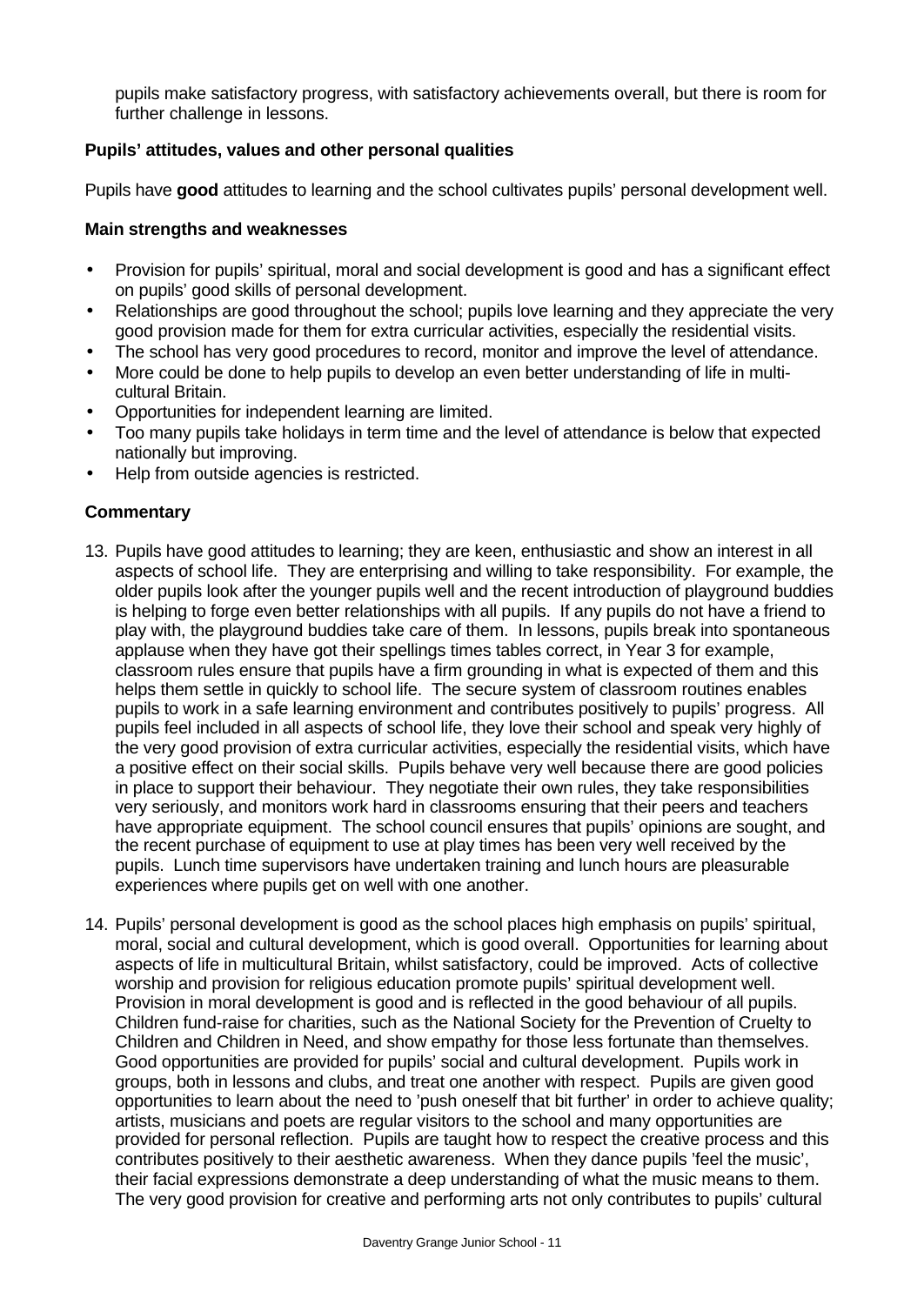development but is instrumental in awakening a spiritual dimension in their lessons, and raising their self-esteem.

- 15. The headteacher is largely responsible for the good behaviour and pupils' positive attitudes to learning, because she has introduced an effective creative and performing arts programme, through which pupils achieve well and are becoming aware of their personal potential. The secure learning environment created by the staff ensures that pupils feel valued and well cared for. Whilst opportunities for independent learning are limited the headteacher's priority was first to set up a rigorous structure for behaviour management and create a secure learning environment; this has now been effectively established. Pupils and parents appreciate the hard work and effort of the staff in creating such a conducive environment for learning. Pupils with special educational needs have good attitudes to learning and are included in all aspects of school life.
- 16. Since the previous inspection, attitudes and behaviour have improved and there have been no exclusions.

#### *Attendance in the latest complete reporting year (%)*

| Authorised absence |     | Unauthorised absence |               |     |
|--------------------|-----|----------------------|---------------|-----|
| School data        | 6.5 |                      | School data   |     |
| National data      |     |                      | National data | 0.4 |

*The table gives the percentage of half days (sessions) missed through absence for the latest complete reporting year.*

17. The level of attendance is below the national average. However, recent procedures to monitor registers rigorously and to target pupils with poor attendance records, along with a system of rewards for good attendance, are having a beneficial effect. A long term decline has been reversed. About one quarter of absence is due to holidays in term time and this is a major difficulty in improving attendance.

# **QUALITY OF EDUCATION PROVIDED BY THE SCHOOL**

The quality of education provided by the school is satisfactory. The curriculum is broad and balanced and co-ordinators are working hard at ensuring that subject specific skills and opportunities for literacy, numeracy and ICT are identified rigorously in planning. Provision for extra curricular activities is very good; it is good for pupils' spiritual, moral, social and cultural development. The quality of teaching and learning is good.

# **Teaching and learning**

The quality of teaching and learning is **good** overall and is improving rapidly.

#### **Main strengths and weaknesses**

- Teaching is improving and examples of very good teaching were seen in several year groups, especially in the Year 6 class taught by the deputy headteacher.
- All teachers have good skills of exposition, manage pupils' behaviour well and value pupils' responses. As a result, relationships are good between pupils and teachers.
- Several examples of good and very good teaching were seen in literacy and numeracy especially in one Year 6 class.
- Support staff make a valid contribution to pupils' learning.
- Time is not always used effectively and, in several lessons, plenary sessions were not as focussed as they could be.
- The very good assessment procedures in English and mathematics are not used sufficiently well to move pupils on in their learning.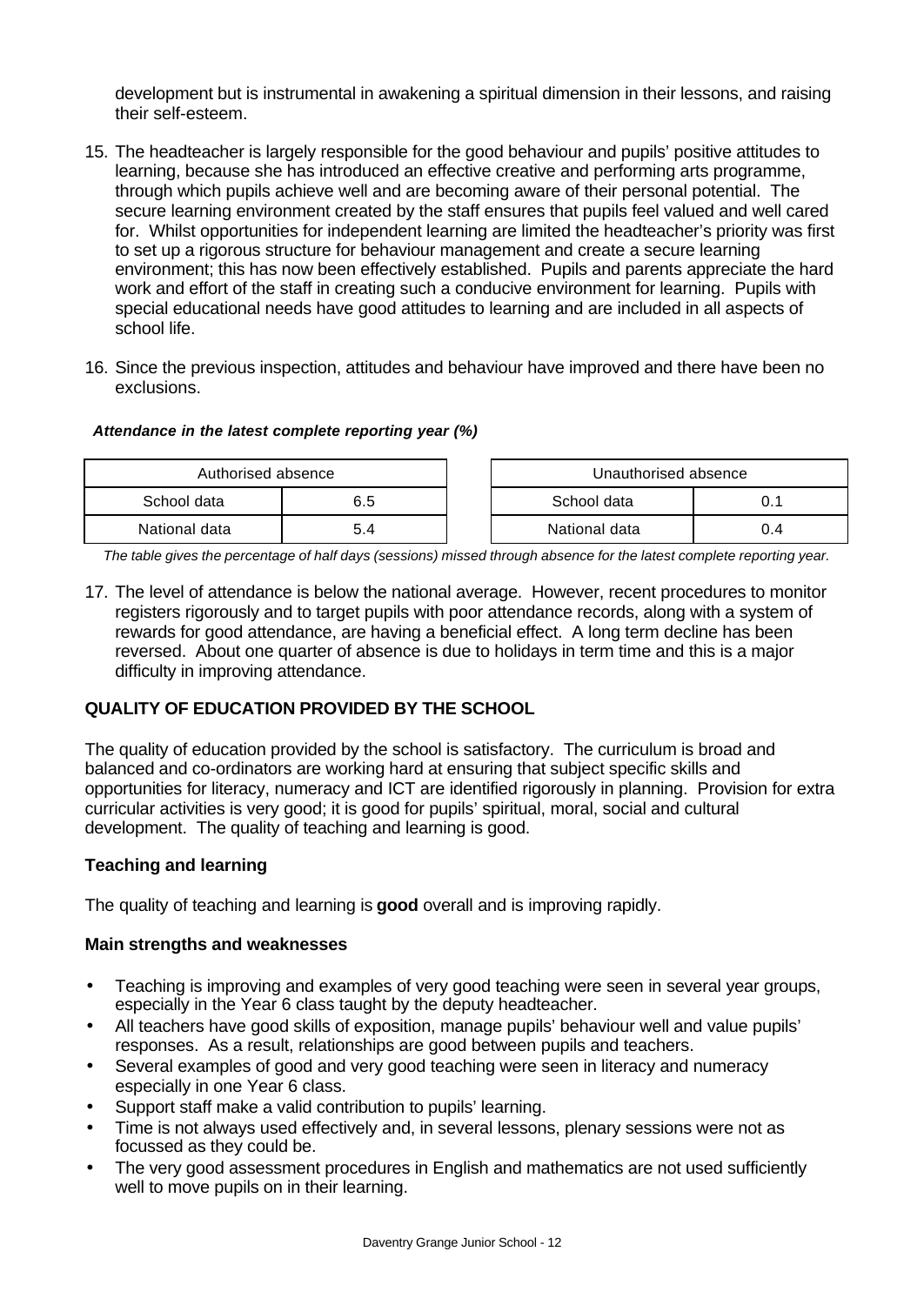- The quality of marking, whilst satisfactory overall, is inconsistent, spellings are not always marked correctly and pupils are not sure what they need to do in order to improve their learning.
- Opportunities for independent learning are limited.

## **Commentary**

#### *Summary of teaching observed during the inspection in 41 lessons*

| Excellent | Very good | Good     | Satisfactory | Unsatisfactory | Poor | Verv Poor |
|-----------|-----------|----------|--------------|----------------|------|-----------|
|           | 8(19%)    | 16 (39%) | 17 (41%)     |                |      |           |

*The table gives the number of lessons observed in each of the seven categories used to make judgements about lessons; figures in brackets show percentages where 30 or more lessons are seen.*

- 18. Teaching is improving and is good with very good features. The best teaching is in one Year 6 class where pupils are taught by the deputy headteacher. In this class expectations are consistently high, assessment data is used well to plan the next steps of learning and pupils are pushed to reach their full potential by ensuring that they are fully aware of their targets for improvement. During the week of the inspection 58 per cent of teaching seen was good or better, although there are inconsistencies amongst teaching in different classes. The headteacher is aware of this through her effective monitoring of teaching and learning and is already in the process of ensuring that staff will be better informed of how the impact of their teaching affects pupils' learning and how best practice can be shared throughout the school.
- 19. Examples of very good teaching were seen in Year 6 in literacy and numeracy and ICT, music in Years 4 to 6. Overall, the quality of teaching is good. In music teaching is very good and pupils make very good gains in learning because of the very good subject knowledge of the specialist teacher.
- 20. Teachers generally have good subject knowledge, they give clear explanations of what they expect from their pupils, although in some classes the above average attainers are insufficiently challenged because data from assessment is not sufficiently well used in planning the next steps of pupils' learning. Overall, whilst these pupils make satisfactory progress over time, they could be achieving even more, especially in developing their extended writing skills and in experimental and investigative science, where conclusions of experiments are not always evaluated in sufficient depth. For example, most of the pupils were undertaking the same work and some higher attaining pupils were not being sufficiently stretched to achieve their full potential.
- 21. Teachers have good knowledge of the principles underpinning the national strategies for the teaching of literacy and numeracy and teach basic skills well. They ensure that reading and writing structures are appropriately modelled before pupils are asked to undertake independent activities, this helps pupils to produce examples of better writing as they know what is expected of them. A very effective example of this was seen in a literacy lesson in Year 6 where the teacher painstakingly repeated the use of adjectives to describe Charles Dickens' Scrooge as a nice character. She first reminded the pupils of the adjectives in the story such as 'squeezing' and 'wrenching' into 'caring and sharing'; pupils were delighted with the effects and very quickly learnt how meanings can be altered through the choice of words.
- 22. In the very best lessons seen teachers have high expectations and promote equality of opportunity well especially in including pupils with special educational needs who are taught well and have appropriate access to all aspects of school life. There are times, however, when tasks are not always matched to pupils' needs, especially for those pupils who are above average attainers, because there is an over emphasis on whole class teaching. This is because the very good assessment procedures for English and mathematics have only been put in place since the recent appointment of the deputy headteacher and not all teachers are fully aware of how to use assessment data to inform the next steps of learning.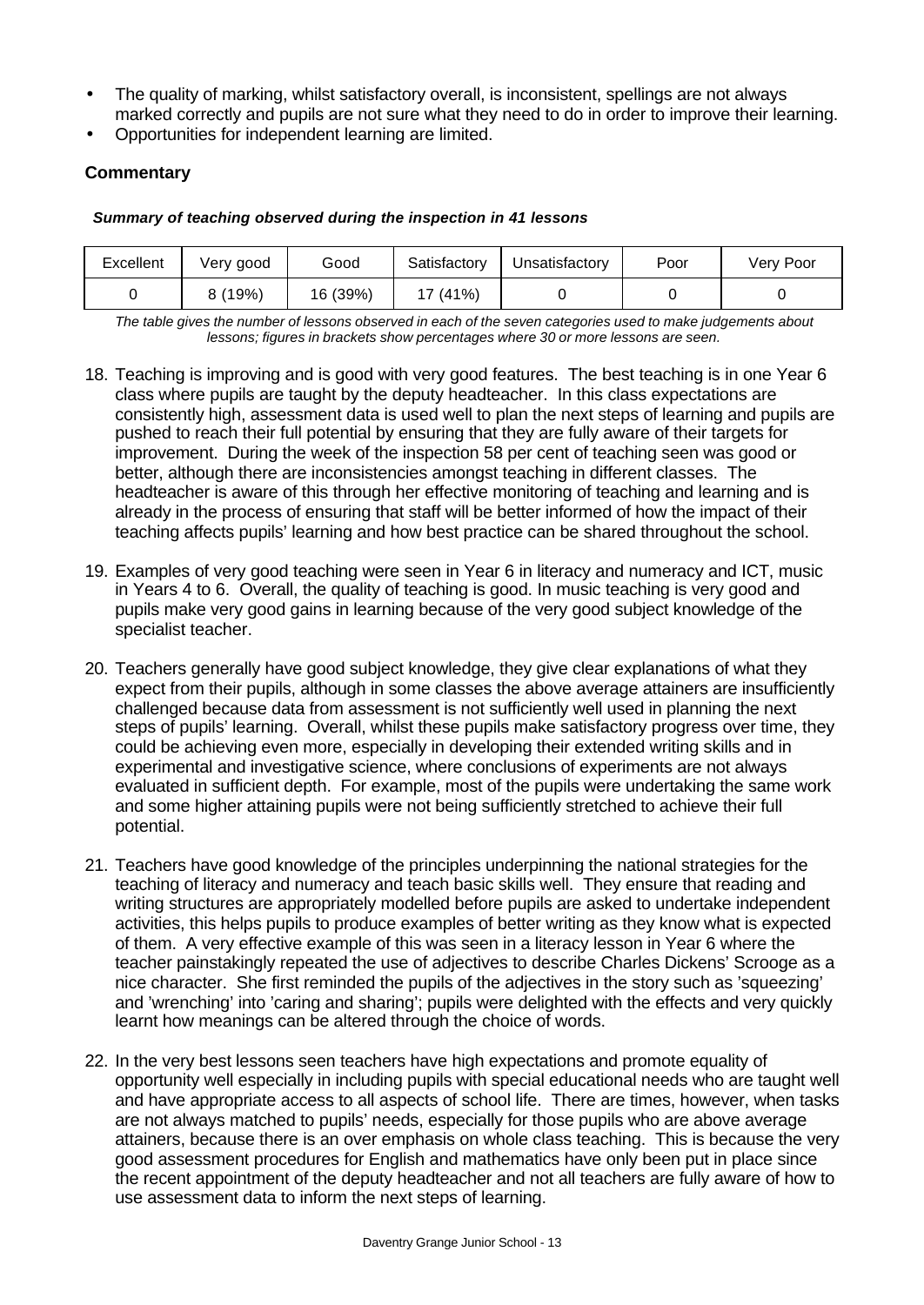- 23. Opportunities for independent learning are limited in spite of the good provision made for pupils' personal development; the school recognises this as an area for improvement, but has concentrated on ensuring that behaviour strategies are in place before pupils are given more responsibility for independent learning. Teachers manage pupils' behaviour well and keep them interested in learning. Support staff make a valuable contribution to learning and help pupils to access the curriculum fully. They are knowledgeable, hard working and are involved in helping teachers plan, contributing to the good rates of progress pupils make, especially those pupils who have special educational needs.
- 24. The use of homework is satisfactory, it is given regularly, is based upon the work covered in lessons and enables pupils to consolidate their learning. Teachers' marking, whilst satisfactory overall, is not consistent. Too often, spelling errors are not corrected and, whilst all teachers mark to the objectives covered in lessons, valuable opportunities are lost for pupils to practice correct version of spelling errors, especially the spellings of subject specific words. This in turn limits the accuracy of pupils' writing. There are occasions when teachers do not make the best use of the time available, resulting in weak plenary sessions which do not provide pupils with an overview of what aspect they struggled with in lessons. Too often plenary sessions are rushed because teachers run out of time and, in some lessons, not enough emphasis was placed on enabling pupils to identify what they could do to improve their learning. There is too much emphasis on 'show and tell' and not enough on what pupils found interesting, difficult, and what they would want to find out more about.
- 25. Where teaching was very good, such as in Year 6 lessons in music and literacy, pupils learnt at a very fast pace. In these lessons the teachers used time very effectively and were passionate about their teaching, their enthusiasm motivated the pupils to learn and, as a result, pupils participated fully in learning and achieved very well. For example, in the music lesson, pupils could not wait to get started and sat up, bright-eyed, eagerly waiting for the lesson to start. However, the best examples of practice within the school have not been shared amongst the staff although the headteacher has plans to ensure that this happens soon. The school undertakes end of year optional tests in Years 3, 4 and 5.
- 26. Assessment overall is satisfactory but is very good in English and mathematics, where appropriate targets are set for pupils, helping raise standards. Assessments are very detailed and identify the skills needed to move pupils on in their learning but as yet the staff have not had sufficient time to fully implement them as they have only been in place one term. In other subjects assessment is mostly satisfactory in that it is based on end of unit assessments of what pupils have learnt but this does not provide a sufficiently accurate picture of the subject specific skills that pupils have acquired. The marking of pupils' work is satisfactory but it is inconsistent, not all pupils are given guidance on how to improve their work, especially their spelling of subject specific words. Pupils' targets have recently been put in place and now form an integral part of the staffs' performance management pupils' progress objectives. Not all pupils know their targets because they have only recently been put in place.
- 27. Teaching has improved since the last inspection and the good quality of teaching pupils with special educational needs has been maintained. There is no unsatisfactory teaching throughout the school. This is attributable to the effective monitoring of teaching and learning by the headteacher and the appropriate implementation of performance management.

#### **The curriculum**

The overall quality of the curriculum is **satisfactory**. Very good provision for extra curricular activities, including participation in the creative and performing arts, enriches the curriculum. The quality and range of learning resources and accommodation are **good** overall and the quality of displays around the school is very high.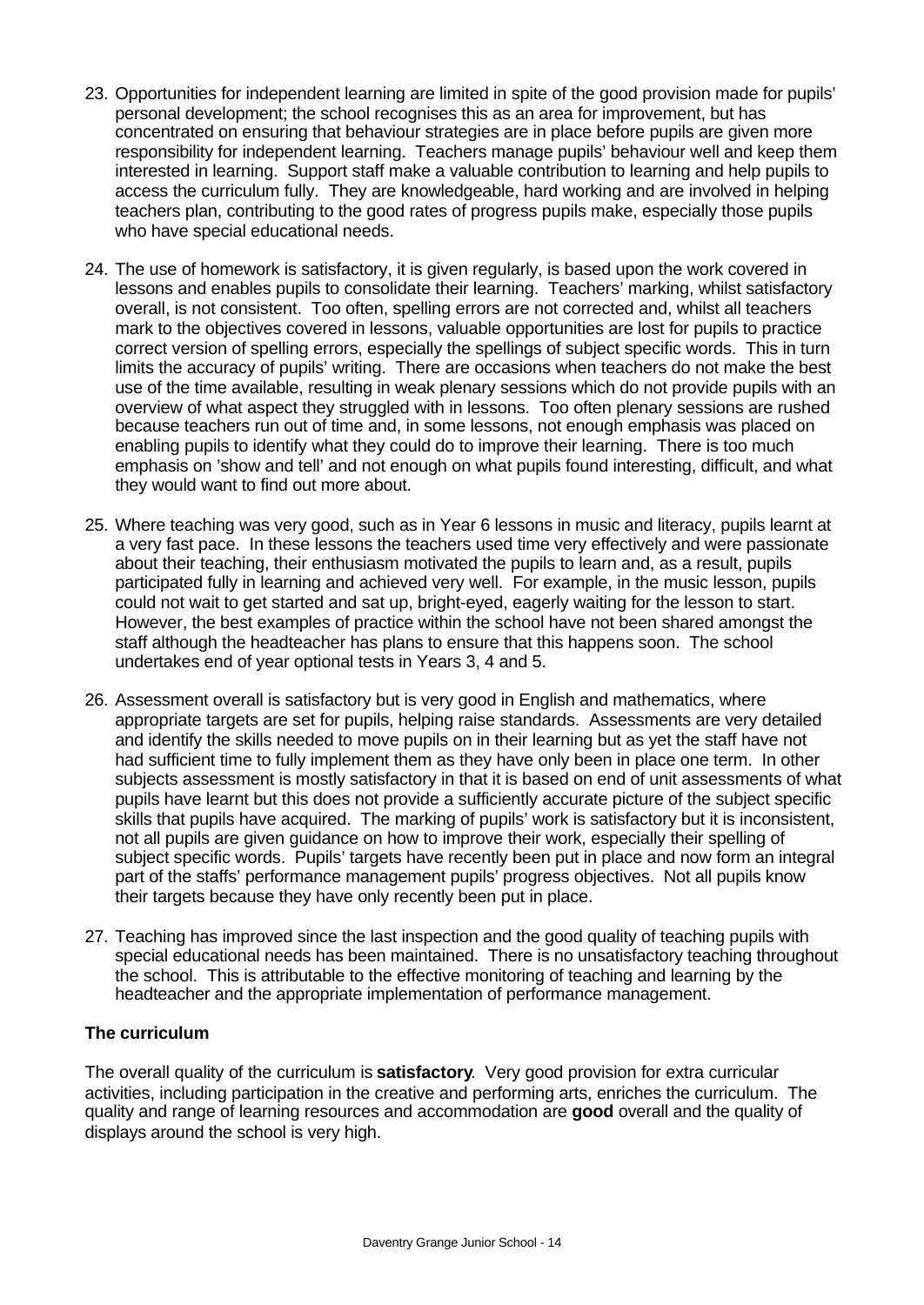#### **Main strengths and weaknesses**

- Very good opportunities for enrichment.
- Very good provision for the creative and performing arts.
- Good provision for personal, social and health education.
- Pupils with special educational needs are well provided for.
- Medium-term planning at present does not identify progressive development of subject specific skills and formal opportunities for links with literacy, numeracy and ICT are not identified.
- The quality of displays around the school is of a very high standard.
- There are very good opportunities for pupils to participate in residential visits.

## **Commentary**

- 28. The curriculum meets statutory requirements including provision for religious education and collective worship. Improvement since the last inspection has been satisfactory. The quality and range of opportunities provided are satisfactory with some good and very good elements. A very good range of additional curriculum opportunities enriches pupils' learning outside of classes. The school provides a range of activities from French to orchestra, model making to girls' football, drama, dance and tennis. Particularly strong is the school's emphasis on the creative and performing arts, including drama. Artists, musicians, authors and poets help staff develop their skills. The school works hard to ensure that pupils, regardless of ability or gender, have access to the very good range of extra curricular opportunities it provides. Provision for personal, social and health education is good with well planned programmes for sex and drugs education. There are very good opportunities for pupils to participate in residential visits and each year group has the opportunity to stay away from home overnight, which has a positive effect on their social skills.
- 29. At present the school's curriculum planning is largely reliant on national guidelines. Whilst the balance of time afforded to each curriculum area is satisfactory, the school acknowledges the need to work further at planning for the progressive development of subject specific skills. There is a need for more clearly defined expectations of what pupils should achieve by the end of each year group. The school has made an effective start in adapting its planning so that it meets the particular needs of its pupils. The provision for pupils with special educational needs is good, but more needs to be done to create planned learning opportunities for higher attaining pupils. At present the schemes of work do not fully reflect clearly defined expectations of what all groups of pupils should be achieving. This has an adverse effect on teachers' planning as they are unsure where to pitch the level of work. Also, whilst there are already some useful links between ICT, mathematics, literacy and history, more needs to be done to enable links between all subjects to be planned systematically to ensure even greater consistency in pupils' rates of progress.
- 30. Resources to support learning are good overall and the school's accommodation is good. It has created an art and design and technology area and a music room from unused teaching areas. These developments enhance the school's facilities, and along with the very good presentation of pupils' work, and displays round the school, help create a stimulating environment in which to work. The match of teachers and support staff to the curriculum is satisfactory, all staff are experienced in teaching all subjects of the National Curriculum.

#### **Care, guidance and support**

Provision for the care, welfare and health and safety of pupils and the support and guidance they receive is **good** overall with some very good features. The standard of care is particularly noteworthy.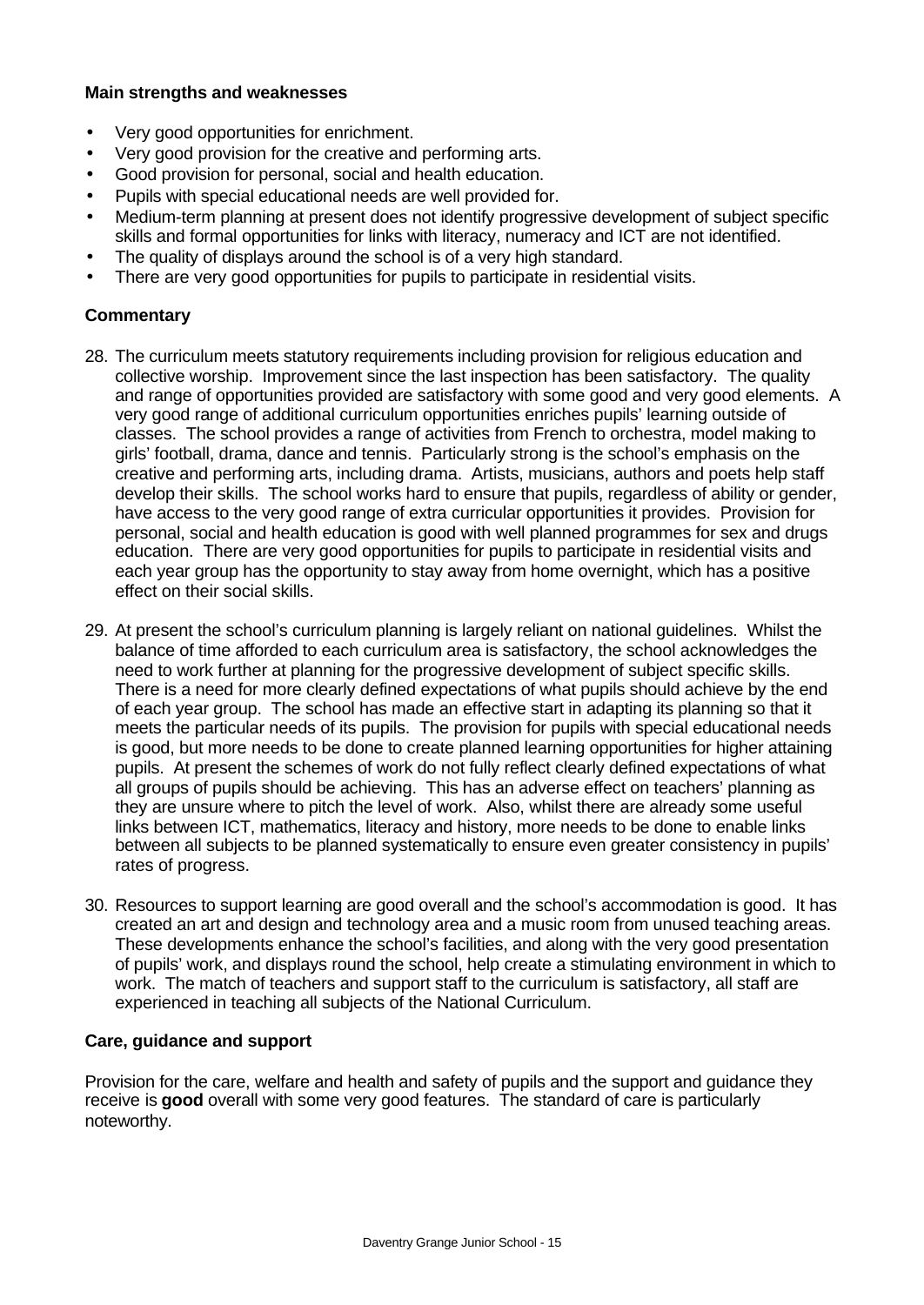### **Main strengths and weaknesses**

- The school is a very caring organisation.
- The school ensures that its pupils work in a secure and safe environment.
- The school makes good efforts to raise self-esteem and give all pupils a chance to be successful, seeking their views on all aspects of school life.
- The school has very good provisions for the welfare of its pupils.
- The pupils' personal development is not formally monitored.

## **Commentary**

- 31. The school gives a very high priority to the care of its pupils and to raising their self-esteem. A very caring ethos and a large number of supportive staff help the pupils feel happy and secure. A similar position was reported at the last inspection.
- 32. Pupils' achievements are recognised and celebrated through rewards and special assemblies. The school tries to create opportunities for all pupils to succeed. Its aim to achieve excellence in the creative and performing arts is a particularly good example of how pupils are receiving good support to develop their artistic talents. Also, the school makes good efforts to ascertain and take account of the pupils' views using the School Council and questionnaires. These initiatives contribute significantly to the development of self-esteem and they are valued by the pupils. There are satisfactory links established with the local infant and secondary schools and induction of new pupils runs smoothly.
- 33. The care provided by the school extends beyond the normal school day and this adds to the security and welfare of the pupils. For example, there are well used care arrangements at the start and end of the school day and during holidays and there is a well supported breakfast club. The caring ethos also extends to all the school staff. It has been accredited with an award which recognises its strength as an 'Investor in People'. This helps to create an inclusive organisation.
- 34. The governors ensure that all health and safety requirements are met and very good risk assessments are undertaken regularly. There are good arrangements for health and safety and for child protection, which have been improved following criticism at the last inspection. Lunchtime supervision arrangements are also good. Consequently, the school is a safe place for the pupils to work.

### **Partnership with parents, other schools and the community**

Partnership with parents is **good**. The school makes good efforts to develop links with parents. Parents hold the school in very high regard but most have little involvement in its activities. Links with other schools are **good** and there are **satisfactory** links with the community.

### **Main strengths and weaknesses**

- Parents are very satisfied with the school.
- The school tries hard to develop links with parents and to involve them in its activities but a large number of them have little involvement with the school and their children's education.
- The range and quality of information provided for parents is good overall.
- Links with other schools provide useful benefits for the pupils.
- The governors' annual report and the prospectus do not comply fully with DfES requirements, but already this is being rectified by the headteacher.

#### **Commentary**

35. The school works hard to develop links with parents. For example, there is a good range of information about school events and curriculum coverage such as weekly newsletters. Staff are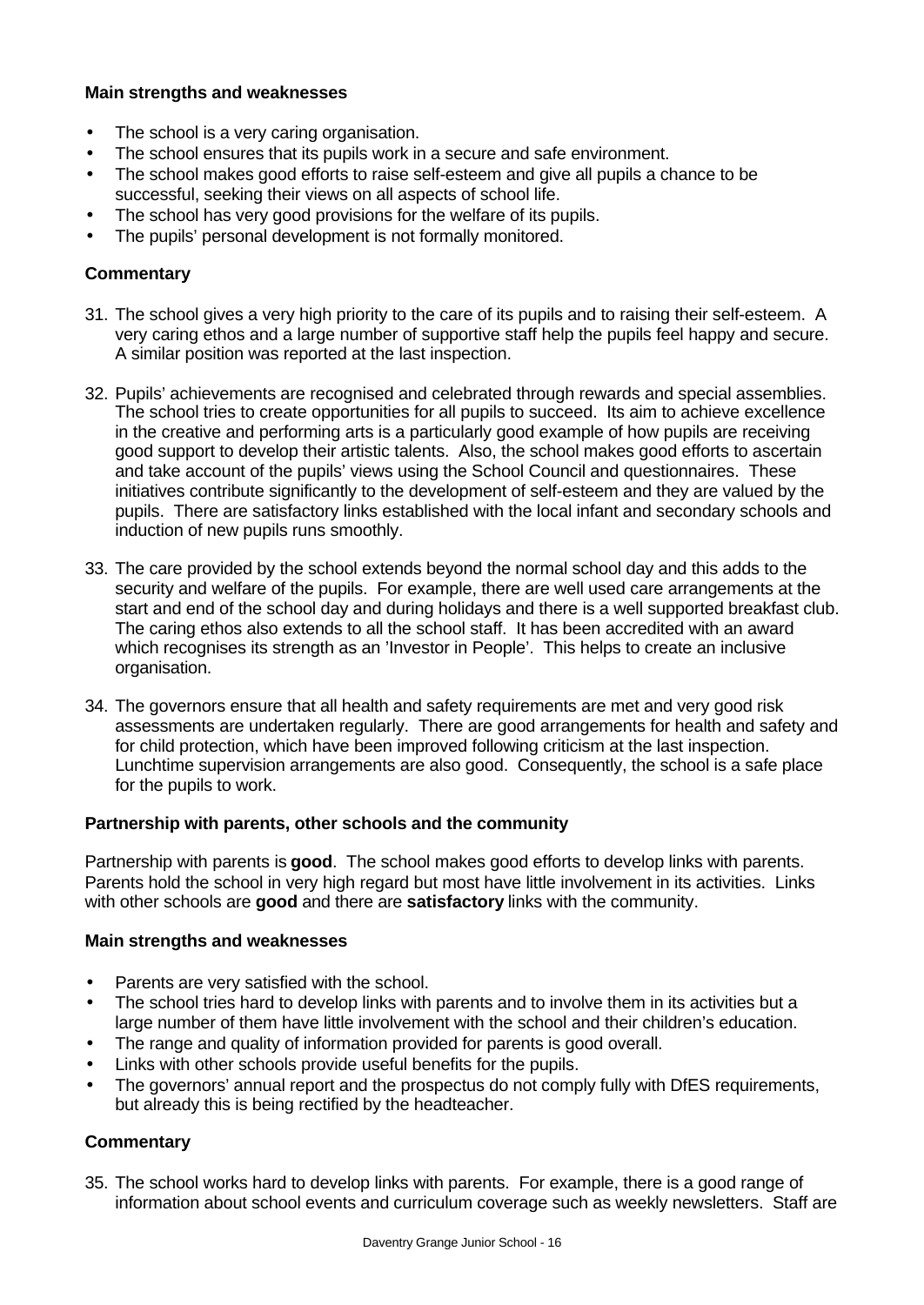very accessible which pleases parents. Also, parents' views are sought and acted on. All the available evidence indicates strongly that parents like the school and that their level of satisfaction is increasing. However, most parents do not provide active support to enable their children to learn at home. Most meetings held at school for parents are poorly attended, there are difficulties in recruiting parent governors and there is no parental help in school, which was also noted at the previous inspection. Furthermore, there is no evidence of widespread parental support for their children's learning at home. Overall, therefore, many parents do not take opportunities to enhance their children's education but the school compensates for this by ensuring that pupils receive adequate help and support. An exception to the low level of parental support is the parent teacher association which is very active. It makes significant and valued contributions to the school funds.

- 36. The information provided for parents is good overall. Parents are fully aware of what is happening in school and in the curriculum. However, the pupils' annual progress reports, whilst satisfactory overall, mainly emphasise achievement. They give little indication of areas of difficulty and the steps which are needed to improve. The governors' annual report and the prospectus are informative but their contents do not fully comply with requirements. These deficiencies have been acknowledged and the headteacher is already putting in place procedures to rectify this.
- 37. Community links and links with other schools are good and are improving. For example, links with other schools have provided access to specialist teaching in mathematics and Spanish. This has extended the curriculum and provided additional opportunities for more able pupils. The arrangements for pupils to transfer to secondary school are satisfactory overall but the headteacher already wants to ensure that even closer links are developed.

## **LEADERSHIP AND MANAGEMENT**

The leadership and management of the school are **good**. Governance is satisfactory and key staff fulfil their duties well.

#### **Main strengths and weaknesses**

- The leadership and management of the headteacher, deputy headteacher and key staff are good.
- A strong sense of team spirit has been created.
- There is a strong commitment to improving the school further and systems for school self evaluation are good.
- The administration of the school is good and this has a positive effect on its running.

#### **Commentary**

#### *Financial information for the year April 2002 to March 2003*

| Income and expenditure $(E)$ |         | Balances (£)                   |  |
|------------------------------|---------|--------------------------------|--|
| Total income                 | 732,210 | Balance from previous year     |  |
| Total expenditure            | 722.210 | Balance carried forward to the |  |
| Expenditure per pupil        | 2.345   |                                |  |

| Income and expenditure $(E)$ |         | Balances (£)                        |        |
|------------------------------|---------|-------------------------------------|--------|
| Total income                 | 732.210 | Balance from previous year          | 16,000 |
| Total expenditure            | 722.210 | Balance carried forward to the next | 10,000 |
|                              |         |                                     |        |

38. The headteacher has done a phenomenal amount of work in the short time that she has been in post. She has several very good leadership qualities such as a clear vision, total commitment to the pupils' education and dedication to the welfare of her staff. The pace and successful implementation of change during her 18 month in post is impressive. Management is good and is improving; the recent appointment of an effective deputy headteacher, who is a very good classroom practitioner, is having a positive effect on raising standards. Governance of the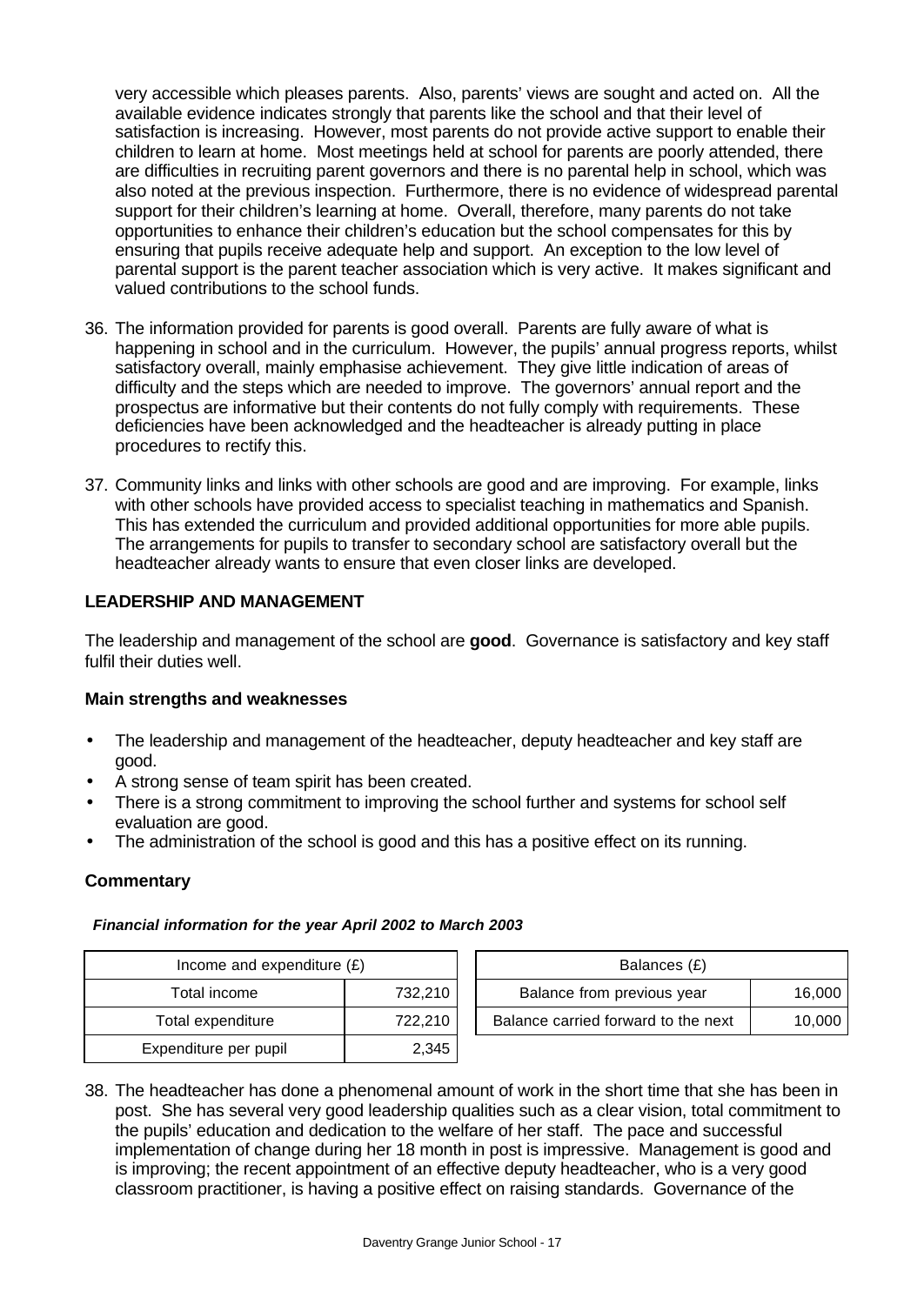school is satisfactory and getting better as governors are receiving more and more information about standards and the quality of teaching and learning.

- 39. Since the headteacher has been appointed there has been a dramatic turn around and the pupils are no longer underachieving because of the effective systems for monitoring standards that have been put into place. The headteacher takes whatever steps are necessary to ensure that the pupils in her care receive at least a satisfactory quality of education. This has been achieved and now the school is looking at improving on previous best performance; staff are totally committed to raising standards. The headteacher has raised not only the expectations of staff but also of parents, pupils and the whole community. Under her leadership this is a school that is 'going places'. The headteacher has successfully raised the self-esteem of staff and pupils. Pupils are proud to take part in public performances and staff's passion for teaching had been rekindled. Parents are starting to see the potential that their children have to be successful learners. The governors have described the headteacher as 'a very good communicator who empowers all who work with her'. Parents are very pleased with what the school offers their children, even though at first some thought that the pupils were being pushed too hard. The headteacher, very ably supported by her deputy, is now introducing initiatives that will challenge pupils further, so that learning becomes more varied, diverse and independent. There is now a register of gifted and talented pupils and staff are aware that above average attaining pupils still need to be getting even higher results. The pupils themselves see the school is getting better. "We have much better equipment to work with and just look at our fantastic art work" said one Year 6 pupil during an interview with an inspector. The monitoring of performance data is helping to raise standards. The deputy headteacher has done a very good job on developing very good assessment procedures for English and mathematics, but has not yet trained all of the staff at ensuring that they can use this data to challenge the above average attaining pupils more effectively.
- 40. The leadership and management of literacy, numeracy, science and special educational needs is good. Key staff fulfil their duties well and know about standards in their subjects. Furthermore, the rigorous monitoring of teaching and learning by the headteacher has provided staff with a very clear and detailed analysis of what they need to do in order to improve. The regular and systematic monitoring of staffs' progress in relation to their targets as identified in their performance management of pupils' progress objectives ensures that all staff are held to account for the standards that these pupils attain. This has arrested any element of pupils' underachievement. The school's systems for self-evaluation are good and all staff are committed to giving their pupils the best start in life.
- 41. The administration of the school is good. The office runs like clockwork, secure routines are established, finances are managed well and all systems for administration are good.
- 42. The effective systems for performance management that have been put in place have enabled the governors and staff to identify what works and what aspects need further development, especially in relation to training. The headteacher and deputy headteacher have worked very hard at managing the recruitment, retention, deployment and workload of staff. The management of change has been appropriately co-ordinated and the school development plan identifies the correct priorities for improvement. Governors are involved in all aspects of school life. Many of them are new, but have already shown a keen interest and commitment to the school. The chair of governors fulfils his duties well, he is aware of certain omissions from the prospectus and governing body annual reports which are being rectified.
- 43. The school is on an upward trend and this is set to continue. A key reason for the improvement is the drive and know how of the headteacher. With supportive staff and governors the school is on course to continue getting better.
- 44. There has been good improvement in the leadership and management of the school with the appointment of the new headteacher and deputy headteacher. The school provides satisfactory value for money.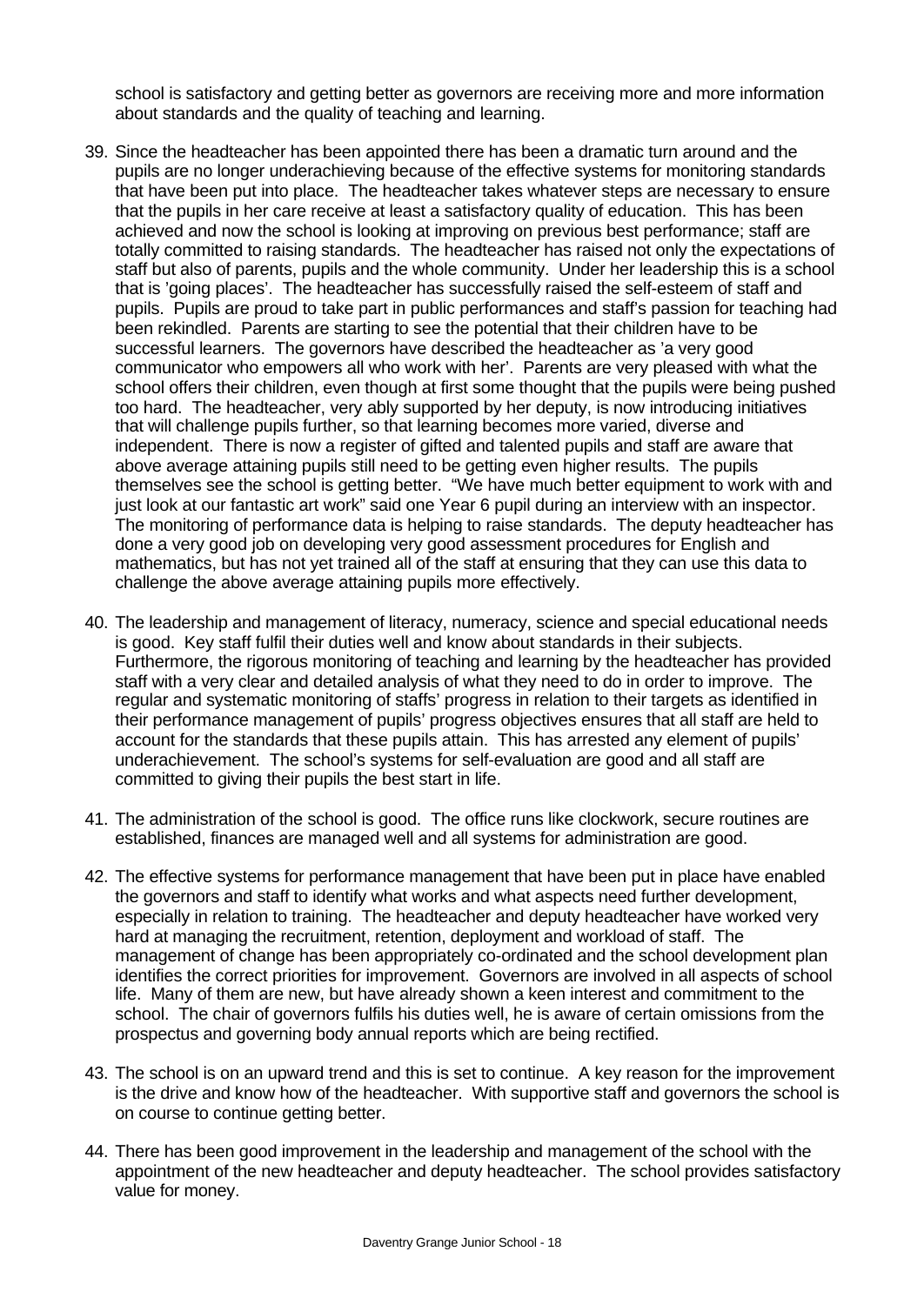# **PART C: THE QUALITY OF EDUCATION IN SUBJECTS**

## **SUBJECTS IN KEY STAGE 2**

## **ENGLISH**

Provision in English is **satisfactory**.

#### **Main strengths and weaknesses**

- Standards overall are below national average at the end of Year 6 but are improving.
- Pupils' writing skills are below the national average and too few opportunities are planned for extended writing in other subjects.
- Pupils' keenness to read.
- Good quality of resources, in particular the library.
- Management is good, as is the quality of teaching.
- Good strategies to develop boys' interest in reading.
- Very good assessment procedures are inconsistently used, and higher attaining pupils are not always sufficiently challenged.
- Good use of intervention programmes for lower achieving pupils.
- Work set for pupils with special educational needs is well planned and they make good progress.

#### **Commentary**

- 45. Improvement since the last inspection is satisfactory, based upon this year's cohort of pupils where there is a high percentage with special educational needs and below average attainers. Standards in speaking and listening and reading are average. However, standards in writing are below average. When they enter school, pupils in Year 3 have not retained skills in spelling and writing conventions which they have learned previously and this means they lose momentum in their learning. There is a high percentage of pupils in all year groups with persistent special educational needs. The school's good provision for those pupils means that the number of pupils with learning difficulties is reduced steadily over time, although a significant proportion has persistent problems - making the standard of writing below average. The school has too few pupils who attain higher levels in English and this also affects the school's performance. Boys have not been performing as well as girls and the school has put into place good strategies, informed by latest research on raising boys' attainment. Overall, pupils' achievements are satisfactory and all intervention strategies aimed at raising pupils' standards are working well.
- 46. Standards in speaking and listening are average. Pupils can express themselves clearly and understand instructions and questions. Their articulation is good and they answer quickly. Teachers give many good opportunities to listen by reading aloud to pupils and asking questions, and give pupils time to talk to each other before committing their ideas to paper. There is very good provision for drama, which is well linked to other subject areas and provides valuable opportunities for pupils to perform and to express their ideas and feelings creatively. As a result of the school's new strategies, arising from their own evaluations, pupils' progress is improving.
- 47. Pupils' standards in reading are satisfactory. Teachers model reading well and pupils are provided with a wide range of texts which they enjoy, helping to raise standards. The good standard of additional help of intervention strategies for lower attaining pupils and those with special educational needs is helping raise standards effectively. The school pays attention to teaching phonics progressively and this is helping develop pupils' reading skills. The library has been largely re-stocked and updated so that pupils are keen to read and they value books.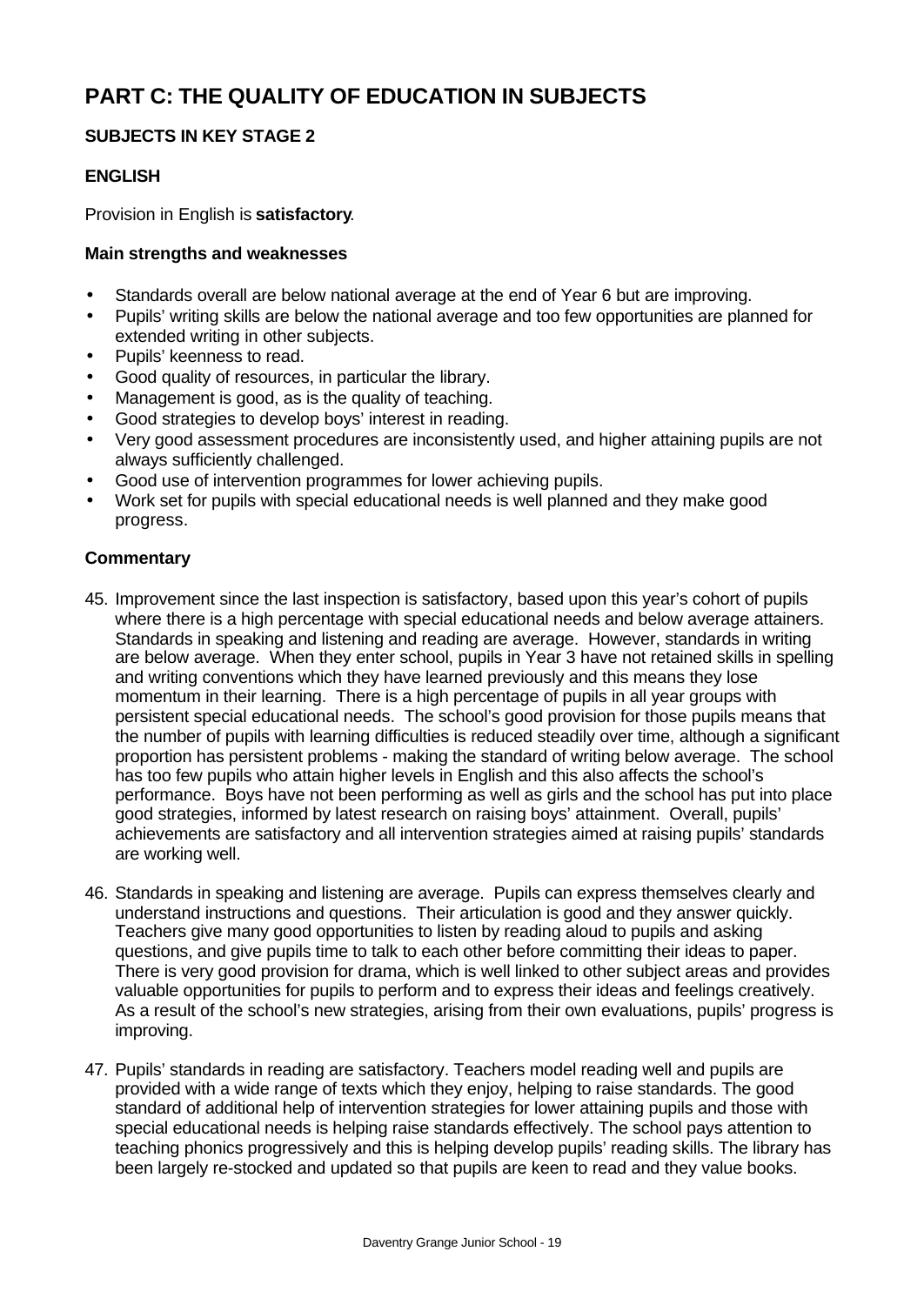- 48. Standards in writing are unsatisfactory. The school has recognised this from its own evaluation and has implemented well founded strategies to help pupils improve their work, the result of good monitoring and very good assessment procedures introduced to the school in the last year. Pupils use writing frames and check lists to support and extend their work with success. Teachers' increasing confidence in using ICT is improving in the example they set to pupils and the way they present information but more emphasis needs to be placed upon using ICT to promote learning further. Weaknesses in spelling and handwriting have been identified and time has been set aside and strategies put in place to help raise standards. The school has made practical arrangements to improve standards of boys' literacy, for example, through seating plans and the choice of reading books and this is beginning to improve the quality of work. Target setting and assessment procedures are very effective and well implemented and the analysis of National Curriculum test data is well used to give a clear pointer to areas for improvement in teaching but, as yet, these are not used consistently across the school.
- 49. Teaching is good and improving with some examples of very good teaching especially in Year 6. As a result, pupils are keen to learn and their present rates of progress are good but higher attaining pupils could be challenged even further. Teachers know the literacy strategy well and have good subject knowledge, they manage their pupils well and offer good explanations. They model for pupils what is expected of them for writing and, in lessons, produce writing frames so that pupils feel secure in their writing. This helps reduce the stress levels in those pupils who find it difficult to write. Teachers have good skills in ensuring that pupils have the opportunity to base their writing on their reading, helping raise pupils' understanding of purpose and organisation based upon good modelling of texts studied in lessons. The literacy strategy is effectively implemented but, too often, teachers run out of time and so the plenary session is not always as successful as it should be in helping pupils identify their strengths and areas for development in learning.
- 50. Subject leadership and management are good. The quality of monitoring, analysis of National Curriculum test results and the very good assessment recently introduced all help to ensure pupils make better progress and all have been introduced in the last twelve months. However, the use of assessment to inform the next steps of pupils' learning is satisfactory overall but is not yet systematically applied throughout the school.

#### **Language and literacy across the curriculum**

51. Provision is satisfactory overall but is not sufficiently rigorous to ensure that pupils' writing skills are developing at a fast pace. The headteacher has identified this as an issue to be addressed. Provision for drama, as a learning medium to develop pupils' speaking and listening skills, is good. Staff ensure that the spelling of subject specific words is rigorously used in lessons. In some subjects, such as history, there are effective examples of extended writing but the practice of enabling pupils to apply their learning of skills acquired in literacy sessions to other subjects of the curriculum is not consistently developed in all year groups.

# **MATHEMATICS**

Provision in mathematics is **satisfactory**.

#### **Main strengths and weaknesses**

- Standards are below national averages by the end of Year 6 but are improving.
- Subject leadership is good.
- Pupils have good skills of mental mathematics.
- Pupils have good attitudes to learning.
- Too few pupils are working at higher levels of attainment due to data from the very good assessment procedures not being sufficiently well used to challenge higher attainers.
- Pupils struggle with problem solving.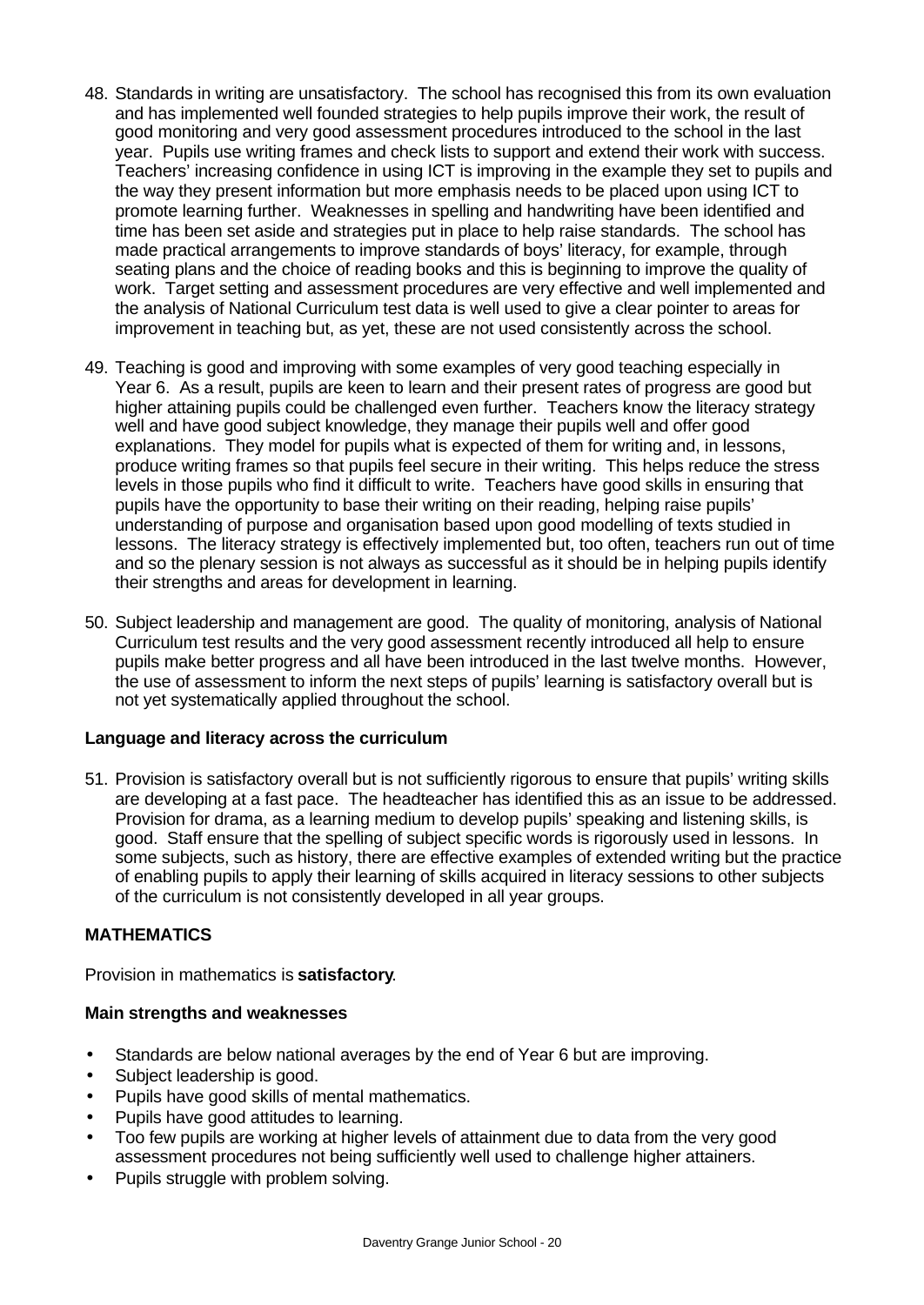## **Commentary**

- 52. Analysis of pupils' work undertaken, and observation of work in lessons, indicate that, whilst standards are below expectations by the time pupils are aged 11, they are much nearer to where they should be and standards are rising and pupils' achievements are satisfactory. This is satisfactory improvement on last year's test results when pupils did not reach average levels. Previous inspection findings show that standards are in line, but this years cohort have a high percentage of pupils who are below average attainers and who have special educational needs, many of whom did not start their education at the school.
- 53. By the end of Year 6, pupils have a sound sense of number operations and good recall skills of mental mathematics. They are using ICT appropriately to support their learning and are making sound gains in interpreting information for charts. In their problem solving activities they can identify what strategies are to be used, but they need more opportunities to apply the skills acquired in tackling mathematics investigations and in problem solving activities. Pupils have good attitudes to learning and have good skills of mental recall. They are enthusiastic and learn well. The school gathers a lot of data about individuals and groups of pupils, but this is not used sufficiently rigorously to plan appropriately challenging activities for different groups, especially higher attainers. The support for pupils with special educational needs, or for those less capable in mathematics, is good. Learning support assistants work hard to make sure that these pupils are attentive during teacher led sessions and that they are following the lesson. They are included well.
- 54. Overall, the quality of teaching is good, with evidence of very good teaching in the upper juniors. Here there was the strongest evidence of those approaches to teaching and learning that lead to higher standards, namely crystal clear aims and objectives for the lesson, disciplined and well paced teaching and material offering a good degree of challenge. Teachers work hard, use praise extensively to motivate pupils, and pupils' contributions are valued. There are examples of teachers trying to offer higher attaining pupils more challenging work, but more needs to be done to challenge these pupils even further, as too much time is spent on consolidating learning rather than acquiring new knowledge. A lot of the work undertaken is very much teacher directed and this limits opportunities for independent learning. This is largely due to the fact that, as yet, not all teachers use the data from the very good assessment procedures to ensure that tasks set are rigorously matched to pupils' needs.
- 55. The leadership and management of the subject is good. The subject leader is enthusiastic and promotes the subject well. She has initiated a range of further training opportunities for staff and has enhanced the learning resources available. She knows the strengths and weaknesses of the subject well and offers good support for staff. The school has also established extra provision in the form of 'Springboard', 'booster' groups and an Easter school to try to raise attainment. The school is working very hard to this end, and senior managers and the subject co-ordinator are aware that a key element in this process is ensuring that the characteristics of the best teaching have to be adopted throughout the school and the use of assessment needs to be more rigorously implemented. Since the last inspection, standards are not as high but this is due to the academic profile of pupils (many of whom are below average attainers and have special educational needs), but the quality of teaching is now good and has improved. This is due to the rigorous monitoring of teaching and learning by the headteacher.

#### **Mathematics across the curriculum**

56. Examination of pupils' work indicates that an effective start has been made in using mathematics across the curriculum, although this is at the early stages of development. In subjects such as science, design and technology and ICT, there are some satisfactory examples of pupils using their mathematical skills. However, opportunities seem to arise coincidentally rather than as part of systematic planning.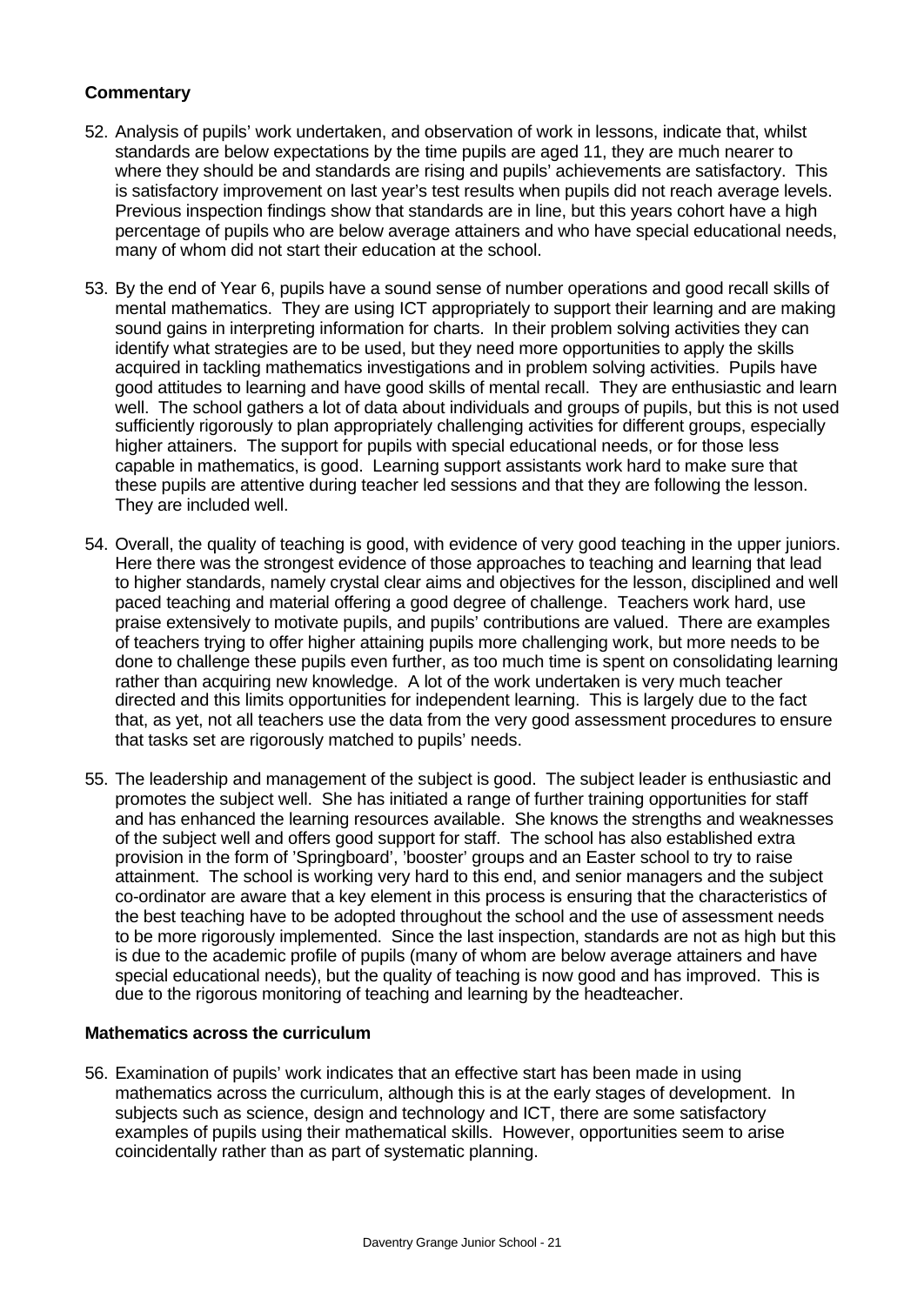## **SCIENCE**

Provision in science is **satisfactory**.

#### **Main strengths and weaknesses**

- Whilst below national average at the end of Year 6, standards are rising and there has been substantial improvement on 2003 test results, which were well below national average.
- Pupils have good attitudes to learning.
- The teaching of experimental and investigative science is good.
- Pupils with special educational needs make good progress.
- The leadership and management of the subject are good.
- Higher attaining pupils are not always sufficiently challenged and their progress is patchy.
- Insufficient opportunities are provided for pupils to record their findings using a variety of methods, and pupils' spelling of subject specific words is weak.

## **Commentary**

- 57. Standards are below the national average at the end of Year 6 but are improving. There has been no difference in standards attained by boys and girls. The 2003 national test results show that standards were well below national averages, inspection findings show that they are now below national averages and that standards are improving. In the national test results too few pupils attained the higher levels. The school has recognised this as an issue and the newly appointed science co-ordinator is working very hard at ensuring that the overall, satisfactory, assessments that are in place are becoming more finely tuned. Staff are becoming clearer about the aspects of scientific knowledge and skills that pupils struggle with and are evaluating how their teaching can be more effectively targeted to meet the needs of all pupils. Standards in life processes and living things, materials and their properties are average, but in experimental and investigative science and physical processes standards are below average.
- 58. By the end of Year 6, pupils are making good gains in how to set up experiments, they understand the principles of fair testing and are capable of posing a hypothesis. However, their weak skills in writing and spelling of subject specific words prevent them from writing up their experiments coherently. Many pupils cannot explain how their predictions match their findings. Too often work set in classes does not challenge the higher attaining pupils who, whilst reaching average standards, could be challenged further. The use of ICT to support learning is patchy. Whilst it is satisfactory overall due to the research that pupils undertake, more can be done to integrate it fully into the everyday learning, especially in enabling pupils to present their findings using a variety of recording conventions, pictograms and digital microscopes to compare, for example, erosion of different rocks.
- 59. Pupils know how seeds are dispersed and what conditions are needed for a plant to survive, including nutrition and reproduction. They know how the body works and what foods are essential to keeping a healthy diet. Pupils follow their own lines of enquiry when testing materials and they know which fabric is resistant to wear and tear. They know how sound is made and how pitch can be changed, but they do not evaluate their findings against earlier predictions. Pupils have good attitudes to learning and they enjoy group work.
- 60. The quality of teaching is good. Teachers give good explanations, encourage pupils to look up things on the CD-ROM, they ask challenging questions and relate learning to pupils' experiences. Teachers are aware of the need to develop pupils' skills of investigative and experimental science further. Teachers' marking of subject specific spelling is unsatisfactory overall, not enough emphasis is placed on moving pupils on in their learning by encouraging them to spell correctly. Good provision is made for pupils with special educational needs who make good progress because of the effective way they are supported in lessons by the support staff.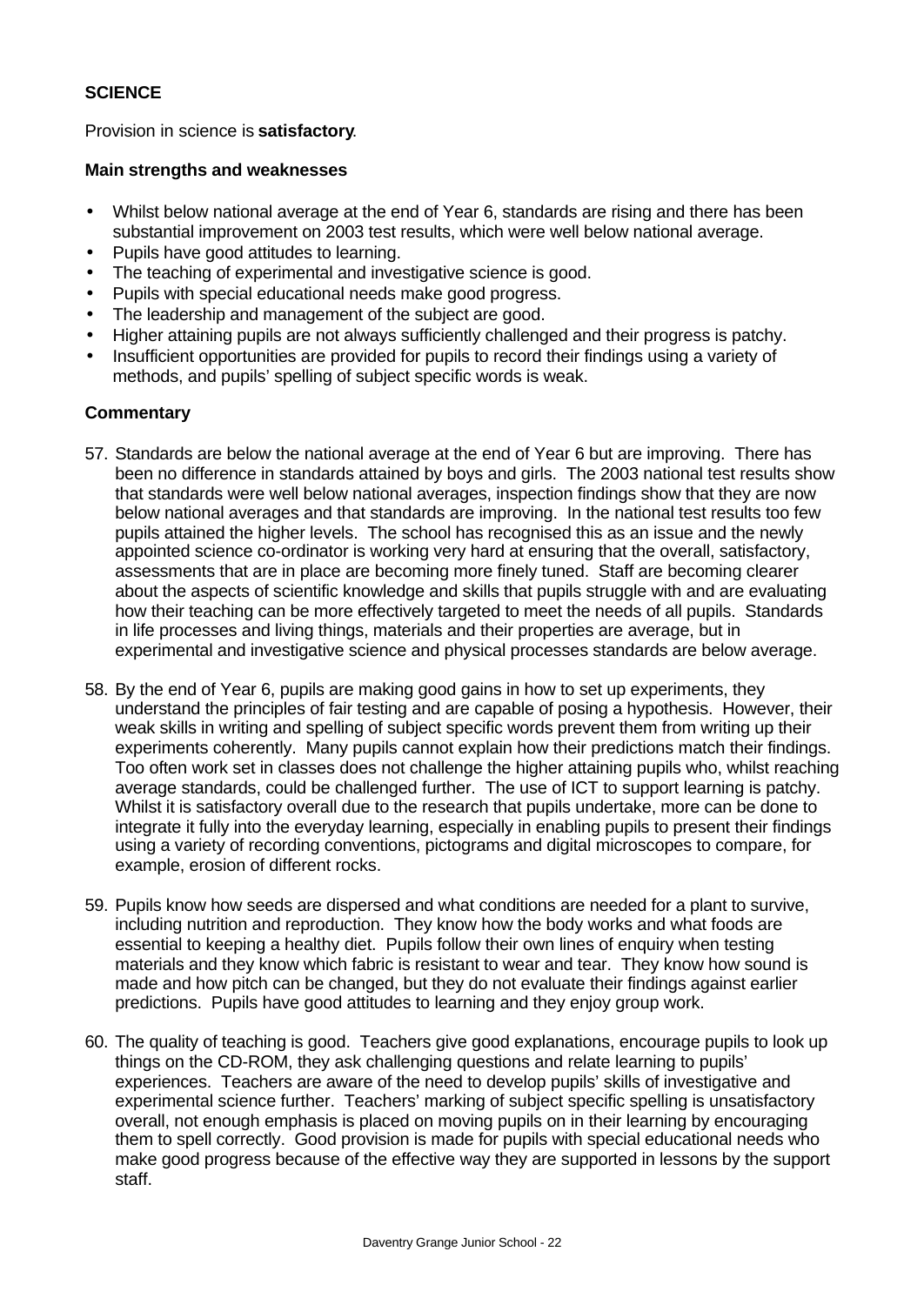- 61. The leadership and management of the subject are good. The newly appointed co-ordinator has secure subject knowledge and has undertaken a rigorous audit of the progressive development of subject specific skills. She is in the process of developing the assessment procedures further to ensure that any signs of underachievement can be quickly rectified.
- 62. Overall progress since the last inspection has been satisfactory but it has only come about very recently since the new co-ordinator has been appointed to post. Up until then (September 2003) progress has been unsatisfactory and there has been considerable underachievement by all groups of pupils.

## **INFORMATION AND COMMUNICATION TECHNOLOGY**

Provision in information and communication technology (ICT) is **satisfactory**.

#### **Main strengths and weaknesses**

- There has been an improvement in standards; they are now in line with national expectations and pupils' achievements are good.
- There have been recent improvements in resources and staff expertise.
- The subject leader is knowledgeable and has a clear view about how to develop the subject.
- ICT is not used consistently to support learning in other subjects.

#### **Commentary**

- 63. At the time of the previous inspection both teaching and standards in ICT were deemed to be unsatisfactory. Now, by the time pupils are 11, standards are average, and the teaching is good overall. This represents good and very good progress. Since the previous inspection, national funding has helped improve staff confidence and expertise through training. Staff confidence has improved further because each member of staff now has the regular use of a laptop computer. In the lessons seen, teachers' improved subject knowledge enabled them to give clear, concise explanations and set a purposeful pace to the sessions. The direct teaching lessons, which the school can now plan because it has a computer suite, enable pupils to make good gains in acquiring basic skills. Older pupils quickly used the context of a modern day census to create a database, and they achieved better understanding of how ICT methods compare with alternatives such as 'pen and paper'. Resources have improved with the provision of the computer suite, and the school is introducing inter-active whiteboards to teaching areas as funds allow. The school has plans to create a larger ICT suite to give pupils even more opportunities for 'hands on' provision. Pupils are enthusiastic about ICT, clearly enjoy the lessons and work well with partners or groups to achieve well.
- 64. Recent changes in subject leadership have yet to be consolidated, but the subject leader is knowledgeable, and has a clear view as to how the subject needs to develop. She is working to create a library of up to date software and is aiming to have in place systems to enable pupils to access their work from anywhere in school. This will help to facilitate the use of ICT to support learning in other subjects. Overall, the leadership and management of the subject are good.

#### **Information and communication technology across the curriculum**

65. The use of ICT across the curriculum is broadly satisfactory. At present this is a 'developing' area. During the inspection, little use was seen of ICT outside direct teaching sessions and, at present, ICT is not used rigorously to support learning in other subjects because it is not yet formally identified in planning. However, in subjects such as history, geography, English and mathematics, effective examples of ICT were seen during the week of inspection and, in these lessons, pupils made good progress. The school is well placed to raise standards even further.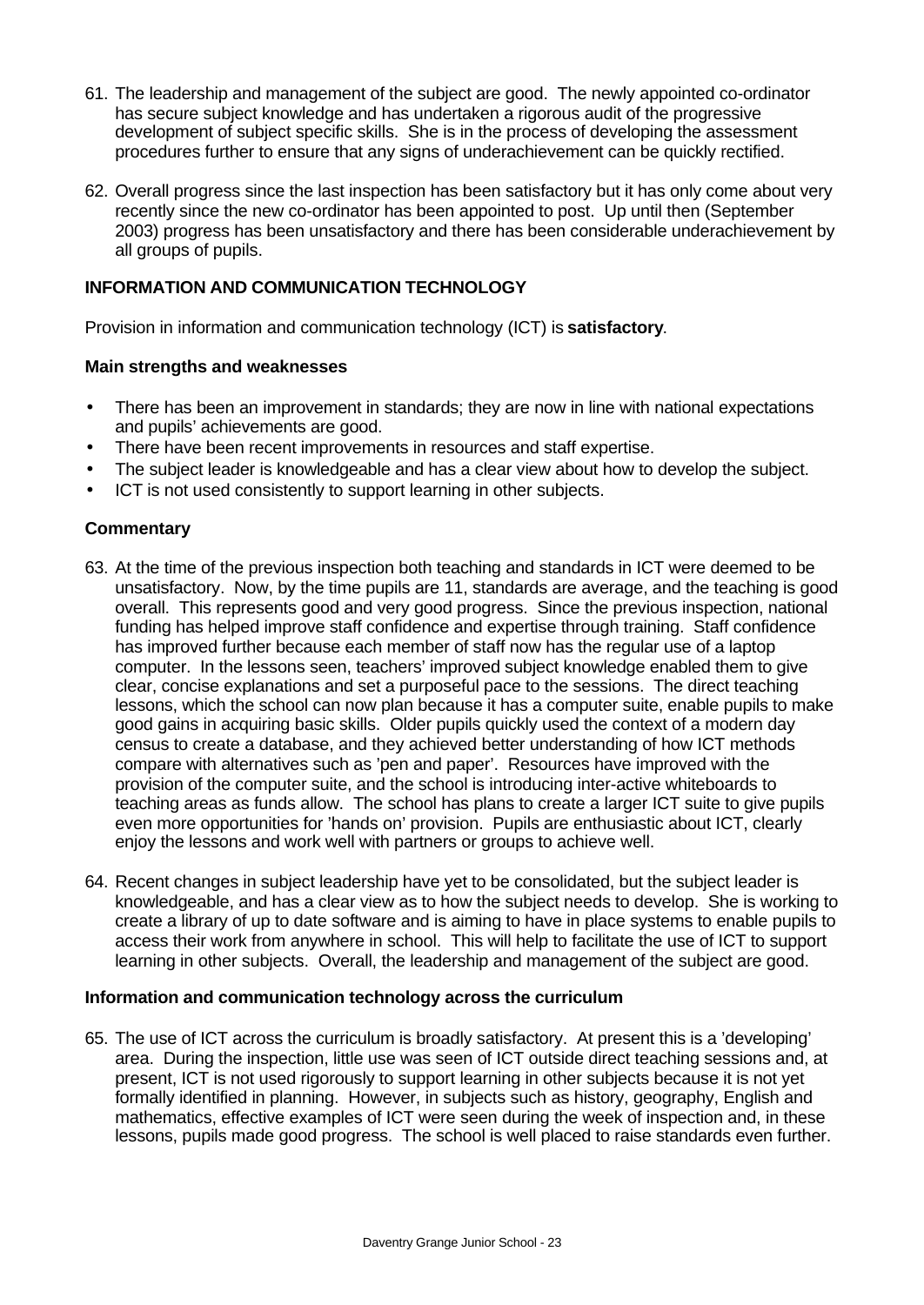## **HUMANITIES**

# **History**

Provision in history is **satisfactory**.

## **Main strengths and weaknesses**

- Standards are in line with national expectations of 11-year-olds and pupils' achievement is satisfactory.
- Resources are good.
- Curriculum is extended and improved by visits and visitors.
- The use of drama to develop pupils' skills of empathy with people living at different times in history is good.
- There are too few opportunities for extended writing in the lower juniors and higher attainers are not always sufficiently challenged.
- Assessment procedures are unsatisfactory.

## **Commentary**

- 66. Improvement since the last inspection is good. Curriculum planning is now satisfactory and pupils have good opportunities to develop their writing, historical vocabulary and skills through other subjects. They have adequate opportunities for research.
- 67. Resources are good. They are new, varied in range and are of high quality with many attractive and interesting books in the library. As a result, pupils are encouraged to improve their historical knowledge and are enthusiastic about the work. Teachers plan well to integrate history with other subjects. During the inspection, pupils linked their work on the Victorian era with modern day laws on health and employment, expressed these with drama and read 'A Christmas Carol', realising the different use of language and customs of the times. Some of the work was quite difficult for the pupils, for example, comparing the day of a child in Edwardian times with that of one living in the Victorian era, but pupils began to link the sequence of time and development of laws and technology well. Pupils are keen to learn and try hard. The quality of teaching is good because teachers have secure subject knowledge, give good explanations and challenge pupils' thinking, especially in Year 6 where pupils learn about the changes in Victorian law that helped the children. Teachers use the good resources at their disposal well but medium-term planning lacks detail in specifying opportunities for using literacy, numeracy, ICT and the subject specific skills. Opportunities for pupils to use their extended writing skills are limited in the lower juniors and higher attaining pupils are not always sufficiently challenged. They could be achieving more but, as yet, the school does not have a sufficiently rigorous assessment system to provide a clear overview of what pupils know, understand and can do. Overall assessment procedures are unsatisfactory. The leadership and management of the subject is satisfactory overall, a detailed audit of resources has been undertaken and planning has been monitored.

#### **Religious education**

Provision in religious education is **satisfactory**.

#### **Main strengths and weaknesses**

- Drama is used well to develop pupils' skills of empathy.
- Pupils have good attitudes to learning and are making good gains in understanding similarities and differences in different religious ceremonies.
- Good opportunities are provided for pupils to develop their ability to reflect and respond to experiences of life and religion.
- Insufficient opportunities are provided for writing and pupils' spelling is weak.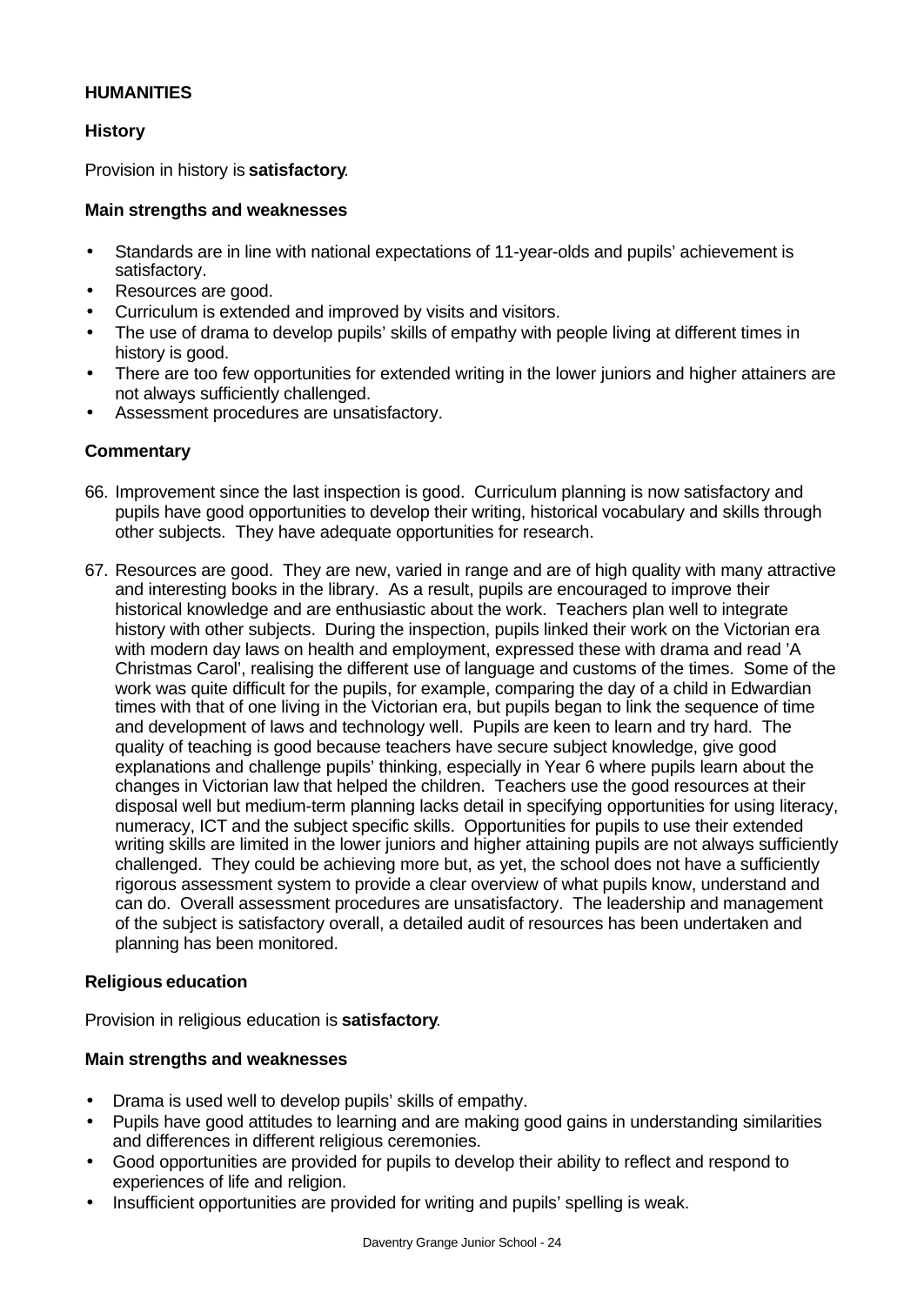• Assessments are underdeveloped and are unsatisfactory.

# **Commentary**

- 68. Standards are similar to those found at the time of the last inspection, that is they meet the expectations of the locally agreed syllabus. Improvement has been satisfactory overall, with more emphasis being placed on pupils relating learning to their own experiences. Progress throughout the school is satisfactory but insufficient opportunities are provided for pupils to write in different genres and their spelling is weak. The school has identified that this is a weakness and it has been set as a performance management target that is being addressed. By the end of Year 6, pupils' work meets the expectations set out in the locally agreed syllabus and pupils' achievements are satisfactory overall. Pupils develop a sound awareness of the similarities and differences between Christian and other major faith religious festivals. They gain sound understanding of the importance of stories within religions, and also know that some places and objects have a special religious meaning for the followers of the faith. They know that the Bible teaches Christians how to live their lives and that the Torah represents the sacred writings of the Hebrew faith. Pupils can describe some traditions, festivals and rituals of Sikh weddings. They know the Hindu story of Diwali and are fascinated by designs in Mendhi patterns. They know that white is the colour traditionally used for the bride's wedding dress in Christian religions and that in a Sikh wedding the bride wears red.
- 69. Pupils understand the meaning of justice, prejudice and freedom and apply it well when discussing racism. In a Year 5 class, drama was used well to develop pupils' skills of empathy when they were exploring the concept of the caste system in the Hindu religion. This enabled them to gain a deeper understanding of the value and uniqueness of individuals.
- 70. Pupils have good attitudes to learning; they particularly enjoy learning about other religions and their customs and practices. Pupils with special educational needs make good progress and they are effectively supported by hard working classroom assistants.
- 71. The quality of teaching is satisfactory; teachers have sound subject knowledge and give good explanations but the use of these is variable, and sometimes plenary sessions are not as effective as they might be in bringing together an overview of pupils' learning. Marking of pupils' work is satisfactory overall but is very variable with the best marking seen in one Year 6 class. Teachers do not place sufficient emphasis on ensuring that pupils correct their spellings and too few opportunities are provided for pupils to write extensively, limiting their progress.
- 72. The leadership and management of the subject are satisfactory. The co-ordinator has identified that assessment procedures are unsatisfactory and that these need to be more rigorously aligned with the guidance identified in the locally agreed syllabus.

# **CREATIVE, AESTHETIC, PRACTICAL AND PHYSICAL SUBJECTS**

73. Very limited teaching of **art and design** was seen during the week of inspection. Therefore, judgements on provision cannot be made. The school is in receipt of Artsmark Silver Award and the displays around the school and pupils' work show that standards are above average, pupils are able to respond creatively to the focus for learning, and they achieve well in relation to their prior attainment. Arts weeks contribute very well to the development of both collaborative and creative skills. Pupils have good opportunities to work with artists and every year group now undertakes a detailed unit of three-dimensional work. By the end of Year 6, pupils know about the work of Picasso, Van Gogh, Kandinsky and Matisse and, in their work on 'Images', pupils created large canvas work which clearly showed their good use of colours. Pupils' art work was high profile within the community. Pupils have designed Christmas cards for local churches and their illustrations were used for calendars at a local business firm. When working with artists in residence, pupils have created very well designed felt pictures and threedimensional masks. They are presently involved in creating a mural project. ICT is used appropriately to support learning and pupils have used a range of pattern, print and drawing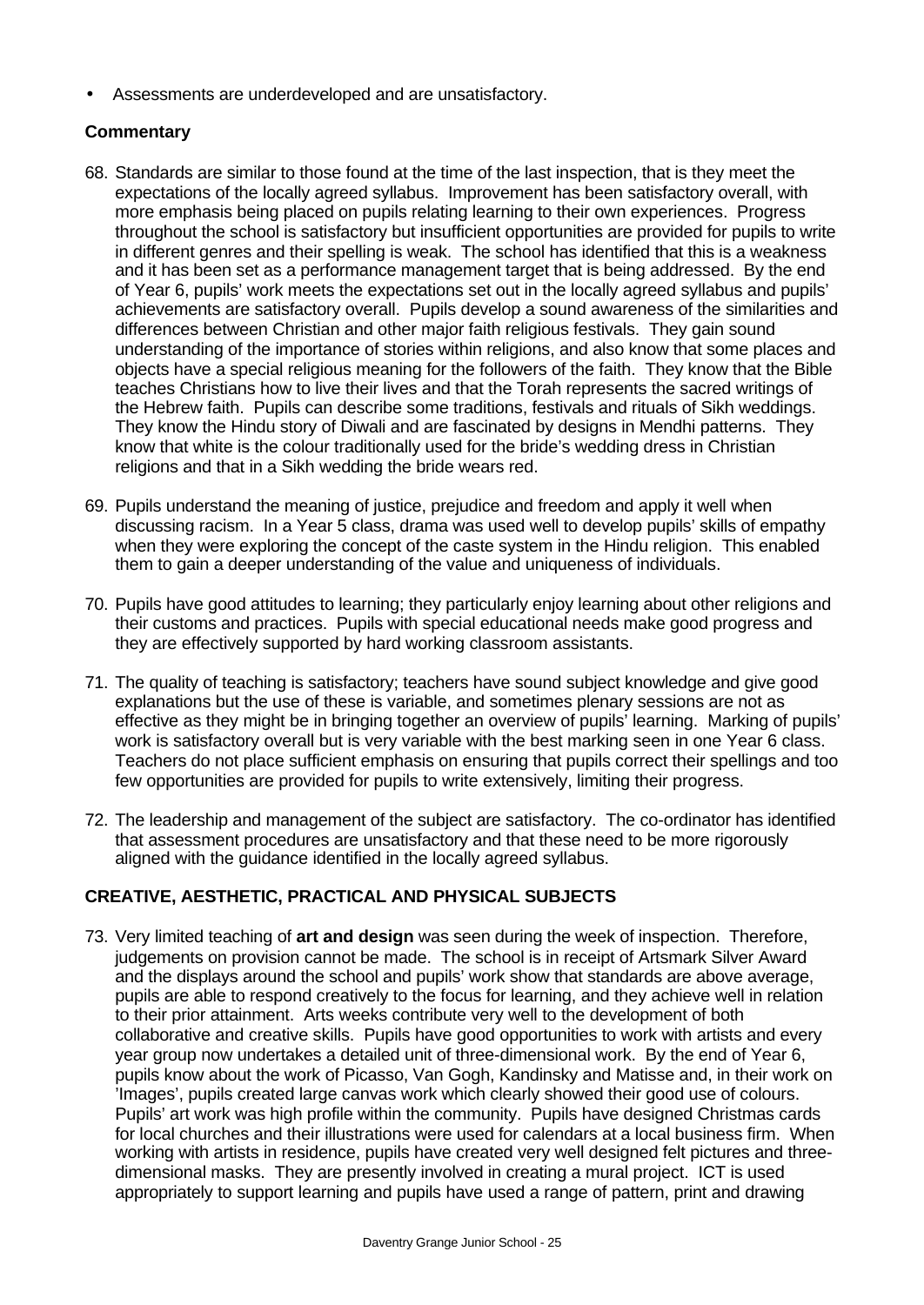programs. The leadership and management of the subject are good, the co-ordinator has monitored standards and is presently involved in ensuring that a vocabulary log is introduced to help pupils develop their skills of literacy. Improvement since the last inspection has been good and pupils now achieve standards that are above national expectations of 11-year-olds.

74. Only one lesson was seen in **design and technology** and no lessons were observed in **geography,** nor was this subject sampled, so it is not possible to make a judgement about provision. It is evident from discussions and from teachers' planning that pupils are gaining experience of a range of materials and techniques, and ICT is used well to support learning in this subject. Scrutiny of examples of finished work shows pupils developing the expected subject skills through designing and making a variety of products. In the one lesson seen, older pupils had designed and made a range of musical instruments and both the accuracy of construction and the detail in the 'finish' was above what one would normally expect to see.

#### **Music**

Provision in music is **good**.

## **Main strengths and weaknesses**

- Standards are above national averages and achievement is good.
- The school's resources are very well deployed.
- Teaching, by the visiting music teacher, is very good and pupils make rapid progress.
- Music is used well in performance in assemblies and to support the rest of the school's creative and performing arts programmes.
- ICT is not always used sufficiently well to support composition.

## **Commentary**

- 75. Improvement has been good as the previous report identified that music was not being taught appropriately. The school has moved rapidly to improve its provision for music in the last year thanks to the good leadership of the headteacher. It has a small room dedicated to music and has an adequate number of high quality instruments to give pupils the chance to develop their skills of performance and appreciation of sound well. A specialist visiting unqualified music teacher attends on a day and a half per week to teach all classes and this is very successful because the work is well-planned to meet pupils' needs and moves at a fast pace. The quality of teaching in her lessons is very good and overall teaching is good and pupils are developing their singing and performing skills well. As a result, pupils make rapid progress in all aspects of music, thoroughly enjoy their work and perform with confidence.
- 76. The headteacher has identified the need for training class teachers to teach music and arranges for them to observe lessons given by the specialist teacher. This is a successful arrangement to help class teachers to improve their subject knowledge and skills. However, whilst some aspects of ICT are used to support learning, not enough use is made of ICT to support pupils' skills of composition.

#### **Physical education**

77. No lessons were seen in physical education so no judgements can be made about overall standards or teaching. From discussions and scrutiny of planning documents, a suitable programme of study including dance, games, gymnastics and athletics is followed. Pupils also have access to a programme of 'outdoor adventurous' activities using the school grounds. The standards in swimming by Year 6 are good and pupils benefit from weekly sessions at a local pool. Pupils attain well in dance and examples of good co-ordination, use of space and sequence of movement were seen in a medley of dances presented to inspectors. During a sharing assembly pupils made good progress in learning and achieved well in the very short time it had taken to put the pieces together. The use of dance contributes very positively to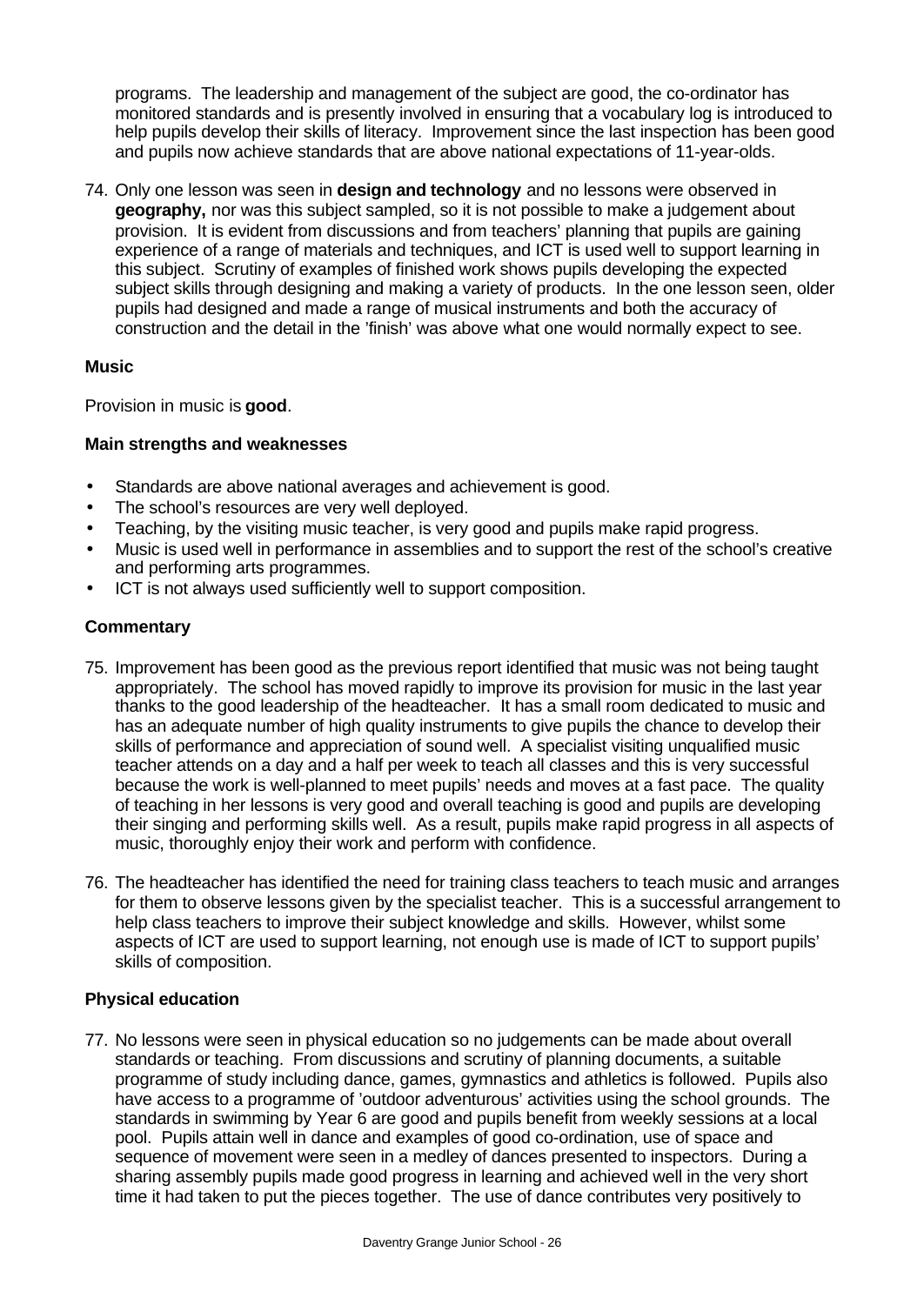pupils' self-esteem, especially as the pupils represent the school in local dance festivals. There are good opportunities for competitive sport with local schools despite the school having no school field of its own. A good range of after school clubs develops games' skills further. Good use is made of outside providers to give specialist training in basketball, rugby and tennis. Resources for both indoor and outdoor activities are good.

## **PERSONAL, SOCIAL AND HEALTH EDUCATION AND CITIZENSHIP**

Provision in personal, social and health education is **good**.

78. The school's personal, social and health education and citizenship programme is still at the early stages of development but already there are indications that the programme is contributing effectively to pupils' positive self-esteem, personal development and citizenship. A very good lesson was seen in Year 6 where pupils discussed a video on changes that happen in puberty. Boys, as well as girls, demonstrated a very mature attitude to ensuing discussions.